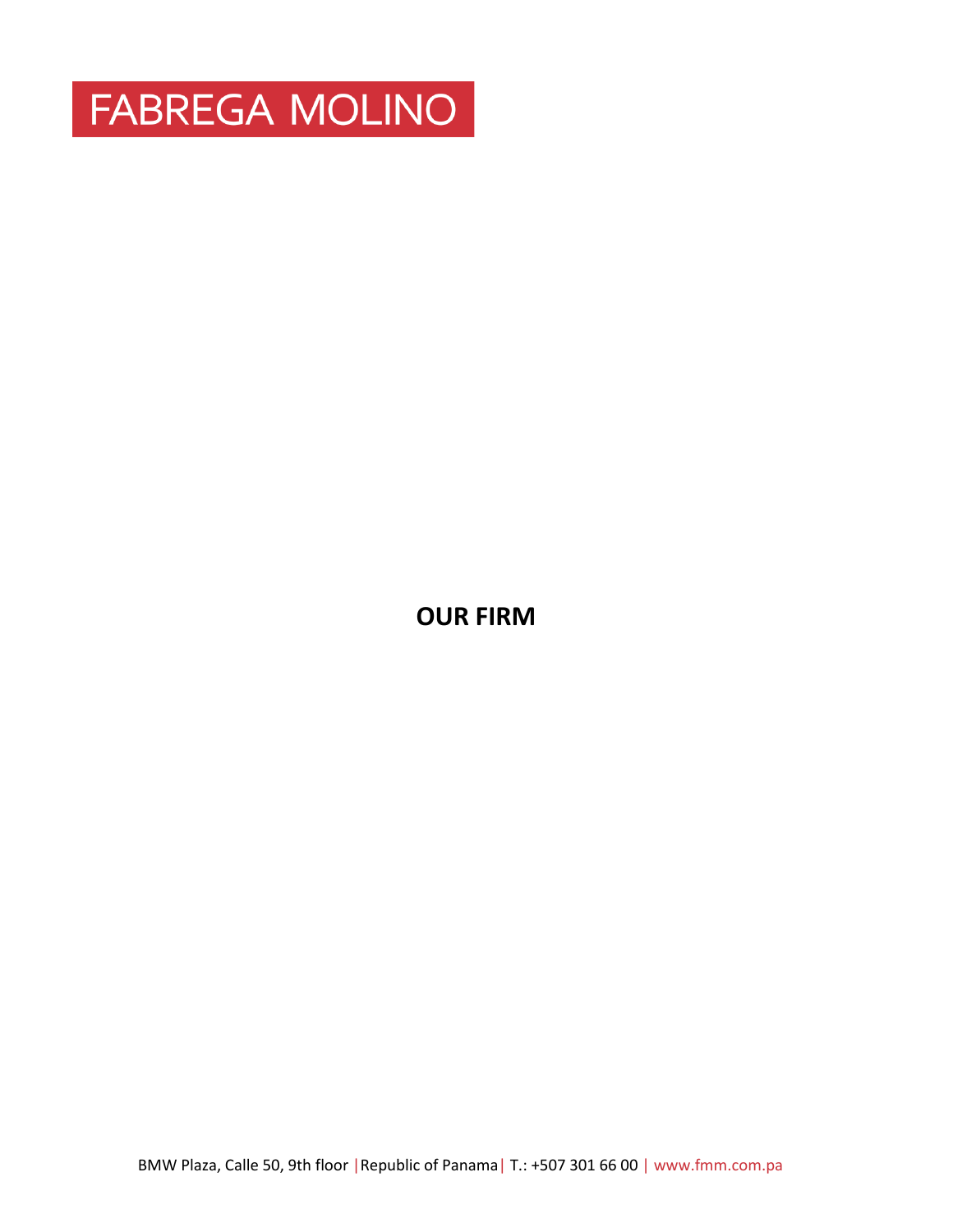# **INDEX**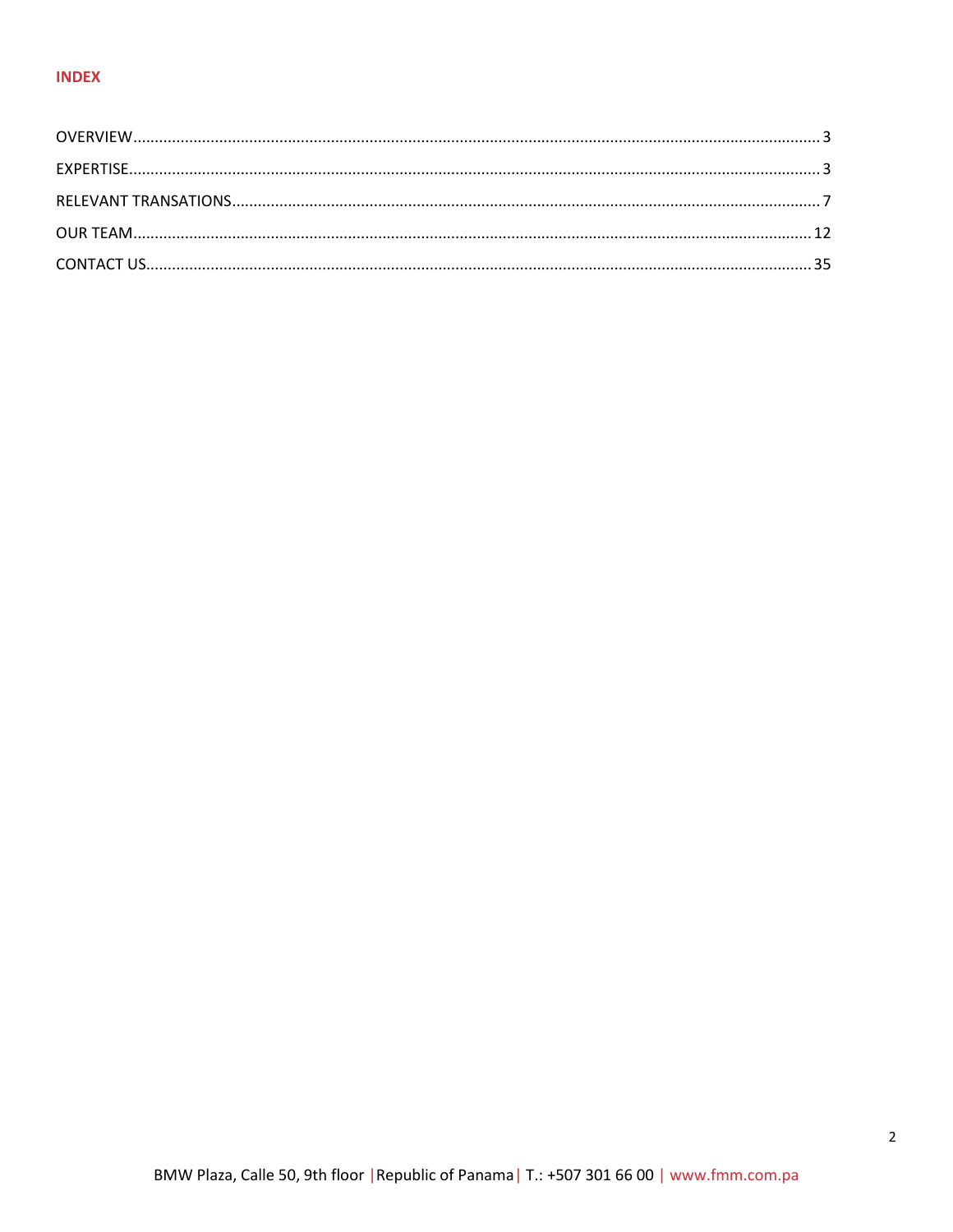#### <span id="page-2-0"></span>**OVERVIEW**

FABREGA MOLINO is a Panamanian full-service law Firm with an established tradition of excellence through many decades, composed of a multidisciplinary team, all of them committed and focused on the clients' specific needs.

We value the diversity of our workplace and align our services around every aspect of E.S.G. (environmental, social, and governance).

Our client portfolio includes multinational corporations and institutions, first-class banks, manufacturing and trade companies, ship-owners and agents from the Fortune 500 list, also, international Firms and high-net-worth individuals.

As a result, significant publications and analysts within legal circles, such as Chambers & Partners, Who's Who Legal, Legal 500, amongst others, have recognized the excellence of our services countless times.

#### <span id="page-2-1"></span>**EXPERTISE**

**ANTITRUST & COMPETITION:** Since Panama's National Assembly enacted Panama's first competition law in 1996 (the current law enacted in October 2007), we have been involved intensively in advising major commercial, industrial, media and communications and other foreign and local investors on compliance with the law, and in defense of claims denouncing unfair trade practices and forbidden mergers and concentrations.

**ARBITRATION & LITIGATION:** FABREGA MOLINO has a team of lawyers with expertise in arbitration processes. The Firm has lawyers as Arbiters and Secretaries of Arbitration Tribunals recognized and registered before the Center of Conciliation and Arbitration of Panama. FABREGA MOLINO represents plaintiffs or defendants before courts and arbitration processes related to a variety of civil, commercial, and maritime matters, securities and bond-related claims, trademarks and patents, competition, class actions, consumer rights, banking litigation, among others. In the commercial area, FABREGA MOLINO has experience assisting in financial restructuring, bankruptcy, and commercial processes and a collection of documentary credits, litigation in contractual matters, shareholder claims, annulment, and replacement of lost shares issued by Panama companies. We act as litigation counsel for small, medium, and large businesses and individuals, and we represent them in the use of constitutional remedies to protect their rights.

**AEROSPACE & AVIATION**: FABREGA MOLINO'S Aerospace and Aviation Department is composed of a group of lawyers committed to helping guide our clients through an increasingly complex regulatory landscape where national and international regulations may interact or conflict. Our comprehension of the aviation practice includes economic, legislative, safety, and international aviation regulations. Our professionals are qualified to advise airlines on the full range of their legal needs. This wide range includes handling agreements, hedging agreements, fuel agreements, consulting, licensing and certification, purchase or lease of aircraft, land and airport lease negotiations, partnering arrangements with fellow carry, competition, compliance, and employment law.

**BANKING & FINANCE:** Since its founding, banking & finance have been at the core of FABREGA MOLINO's practice. Firm's clients include some of the largest local and international Banks in the Republic of Panama, Trust Companies, and other financial institutions. The Firm has vast experience advising banking clients in connection with a wide range of business transactions and representing their interest as agents, arrangers, and lenders, as well as corporate borrowers. Our practice covers a wide range of services to satisfy our client's needs in the process of establishing and developing a banking operation in Panama. Our services include the application before the Superintendency of Banks of Panama for the different types of banking licenses, trust company's licenses, and any regulatory assistance related to Banking and Finance company's operations. FABREGA MOLINO keeps up to date with the new banking and finance sector regulations to advise clients on the contents and applicability of such rules and to ensure that with their assistance and legal opinions, they are protecting their client's rights.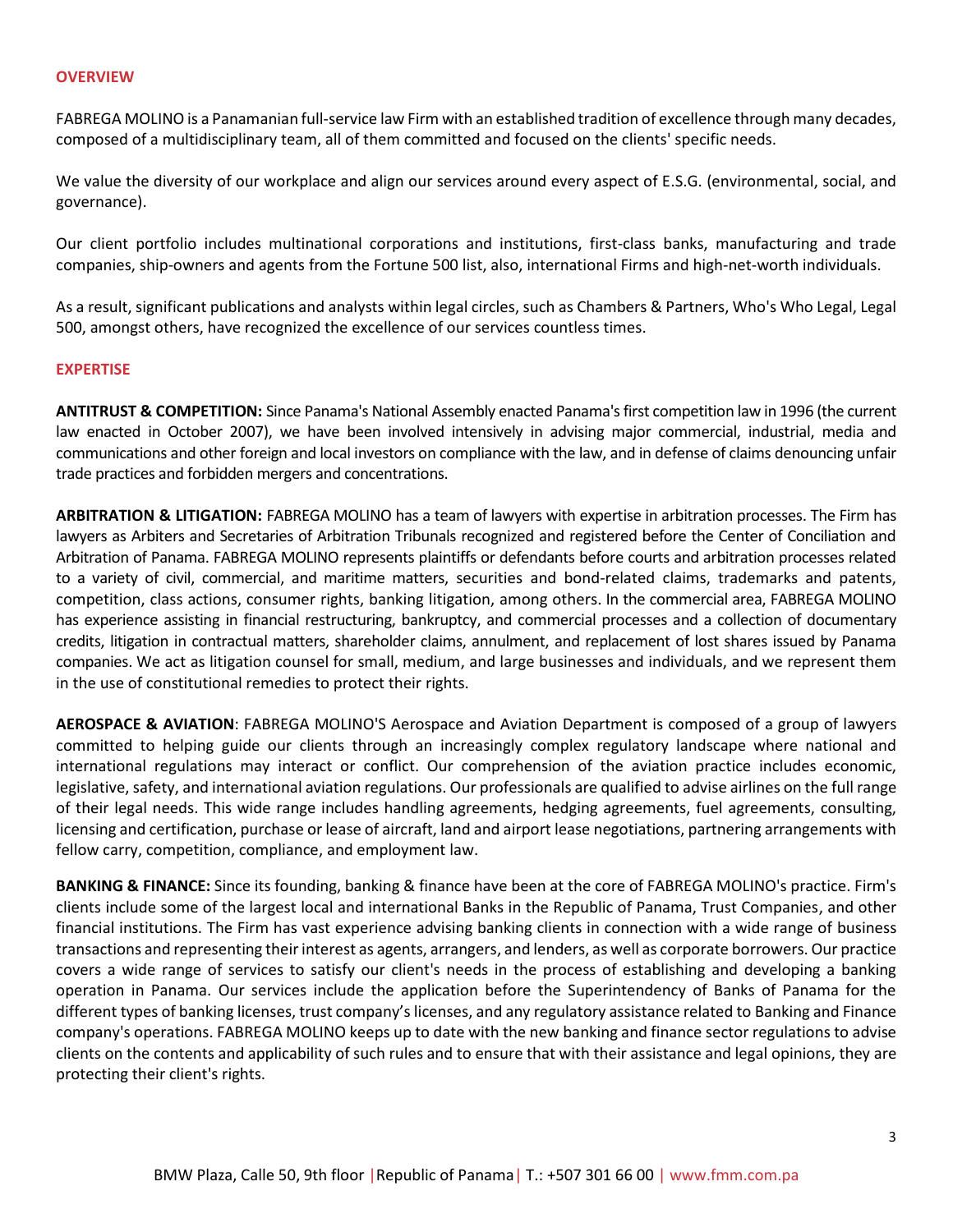**BLOCKCHAIN & CRYPTOCURRENCIES:** Blockchain technology may very well be the most significant innovation in accounting since the double-entry system. Cryptocurrencies are the first and most common use case for blockchain technology. In Panama, there is no regulation regarding these issues. However, FABREGA MOLINO has a specialized team that makes considerable efforts to support and advise our clients on best practices and valuable solutions. It also monitors regulation development and other blockchain applications such as digital signatures, smart contracts, property protection, and asset tokenization.

**CORPORATE:** FABREGA MOLINO counts with a specialized team for the organization of Panamanian corporate structures, as well as International Business Corporations (I.B.C.) and other jurisdictions. We provide legal services to our clients to create commercial, tax, and advisory structures specific to international transactions. Our corporate practice area covers both public and private corporations, representing local capital companies and subsidiaries, companies, contracts, businesses, daily business, and customer strategy.

**CAPITAL MARKETS:** FABREGA MOLINO has assisted many clients in obtaining different types of licenses before the Superintendence of Securities Markets, including securities brokerage and investment funds administration. Our lawyers also support and advise clients in connection with private and public securities offeringsin the Panamanian capital market, as well as structuring and registration of investment funds. The Firm's diverse securities practice includes representing financial institutions in various debt and equity offerings in Panama.

**CORPORATE GOVERNANCE & COMPLIANCE:** FABREGA MOLINO's professionals have participated in the creation, modification, drafting, and analysis of mechanisms, processes, and relations by which corporations are controlled and directed. The Firm experiences have brought about a professional enrichment in this practice and have created solid relationships with major law firms and specialized corporate governance. The Compliance team offers a broad spectrum of organizational compliance expertise at the national and international levels. Our team is involved with the design, implementation, and monitoring of active policies, programs, procedures, and practices surrounding compliance by our clients with legal and regulatory requirements applicable to the organization's business activities and the detection of potential violations of these legal and regulatory requirements.

**CYBERSECURITY & DATA PROTECTION:** FABREGA MOLINO has a team of professionals who can support our clients in this new area of law to address the needs that arise as new technologies advance accompanying our clients in complying with existing regulations. We advise a large number of leading companies in different sectors, such as the pharmaceutical, franchise, consumer goods, and multinational companies of well-known brands worldwide.

**ENERGY & NATURAL RESOURCES:** Our Firmprovides support and advice on the full spectrum of Energy and Natural Resources issues across the board for oil, gas, and mineral producers, governments and national energy companies, electric transmission companies; developers and owners of wind power and other renewable energy sources, as well as companies trading electricity, natural gas, financial instruments, and emissions; and financial institutions providing capital and related services to these industries. We have extensive experiences, such as contractual and financing aspects, planning aspects, and issues derived from compliance and regulatory aspects, licenses, and government concessions, enabling us to provide our clients with truly commercial and balanced legal advice.

**ENVIRONMENTAL:** Environmental Law has changed over the last decades, and we have evolved along with it. FABREGA MOLINO's Environmental practice assists our clients with issues under the environmental laws that affect their businesses. We help clients navigate routine and complex environmental issues to help them overcome complicated (often political) challenges so they can focus on their goals with greater clarity and confidence. Our clients benefit from our decades of practice in the environmental area. Our environmental lawyers have handled matters involving issues under national and international regulations. We advise clients on traditional environmental regulatory issues, and we assist in developing business strategies that benefit from environmental opportunities or address regulatory challenges.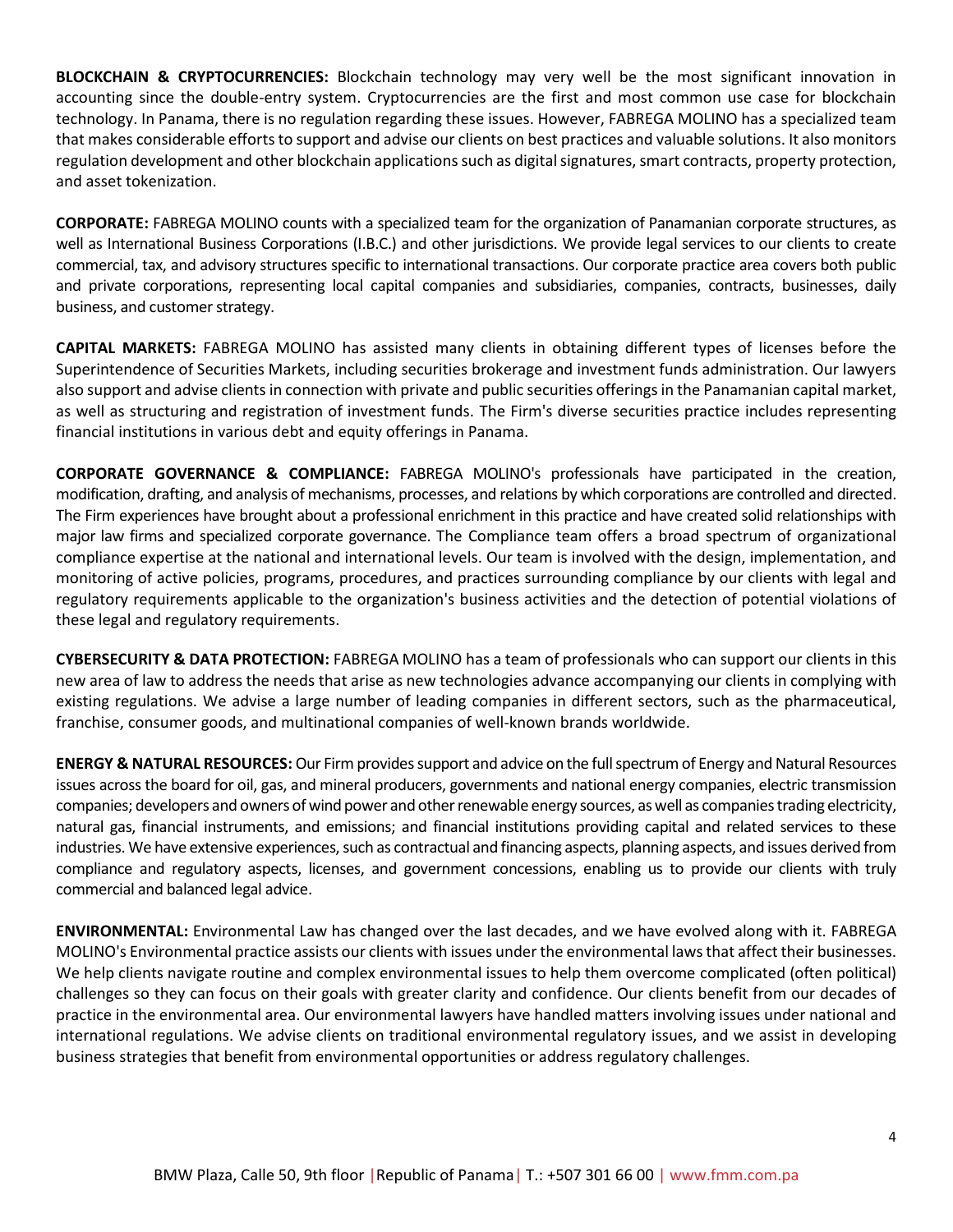**ESTATE PLANNING & PRIVATE CLIENT:** FABREGA MOLINO specializes in counseling our clients regarding assets planning and management and offering counseling services with regards to tax matters. We represent corporate clients as well as high net-worth individuals. Our services within this legal area include:

- Counseling in family equity planning.
- Counseling in the formation and structuring of schemes for the orderly transfer of family assets
- Formation and management of Private Interest Foundations
- Structuring and management of Trusts
- Tax Counseling
- Counseling in inheritance matters.
- Instructions for passing values (religion, education, hard work, etc.).
- Instructions for personal care if the person becomes disabled before die.
- Minimize taxes, court costs, and unnecessary legal fees.
- Provide for family members with special needs without disrupting government benefits.
- Provide for those who might be irresponsible with money or who may need ultimate protection from creditors or divorce.

**GOVERNMENT CONTRACTS:** FABREGA MOLINO has maintained for many years a solid reputation and expertise in several of the most relevant government contracts in Panama. Our broad experience in practice on Public Contracts gives us a strong record of expert work and benefits in our team of specialists involved in many outstanding deals in the industry. They manage the legal structure for the process, advising on regulatory, compliance, and all the related legal and commercial issues, negotiating and drafting the agreement terms, onwards to the conclusion.

**HEALTH CARE & LIFE SCIENCE:** FABREGA MOLINO provides strategic legal counsel to a diverse group of companies and organizations in the Health Care in Life Science sector. We combine our dedicated health care and life science experience with the Firm's broad capabilities in related disciplines, including corporate, tax, finance, antitrust, litigation, and intellectual property, to provide our clients with a wide range of legal services. We handle domestic and cross-border matters offering an integrated service to our life sciences and healthcare clients worldwide.

**HOSPITALITY & LEISURE**: Panama has become a favorite investment destination for hotels, consortiums, and tourism companies. Our Firm has advised some of the most prestigious hotels established during the last years in Panama in all matters related to hotel operations, public concessions, labor and employment, hotel management agreements, trademark licensing agreements, and related issues. We offer a wide range of services such as property search, negotiation of purchase contracts, obtainment of visa and work permits, company formation, tax advice, the opening of bank accounts, among others.

**IMMIGRATION:** The migratory standards of the Republic of Panama allow the entrance and residence of citizens of any nationality subject to specific requirements according to the occupation or purpose of residence. A foreigner has the option to obtain any of the Immigrant Visas valid for a period of one to five years (according to the type of visa). Afterward, he can get a Permanent Residence. Any company wishing to establish in this country, having foreign personnel, must have proper counseling to avoid procedures not following the parameters of the national migratory authorities. Our Firm offers to counsel executing professionally all legal proceedings that best adjust to their migratory situation.

**INSURANCE & REINSURANCE:** Insurance services are one of Panama's primary services as an international financial center. The leading global insurance companies of the region are established in Panama and pioneering Latin American insurance companies. FABREGA MOLINO has a professional team of lawyers committed to legal assistance and consultancy service to the Insurance industry and all matters related to their organization, operation, and dealings with the national authorities. Thus, whether our client is an insurer, reinsurer, intermediary, financial institution, or governmental entity, we can address all aspects of the property-casualty and life and health business. We ensure that the regulatory and other administrative requirements are fulfilled and assist in establishing new companies for a variety of insurance operations and acquiring licenses for life and nonlife services, insurer and insurers, intermediaries, brokers, and captives companies.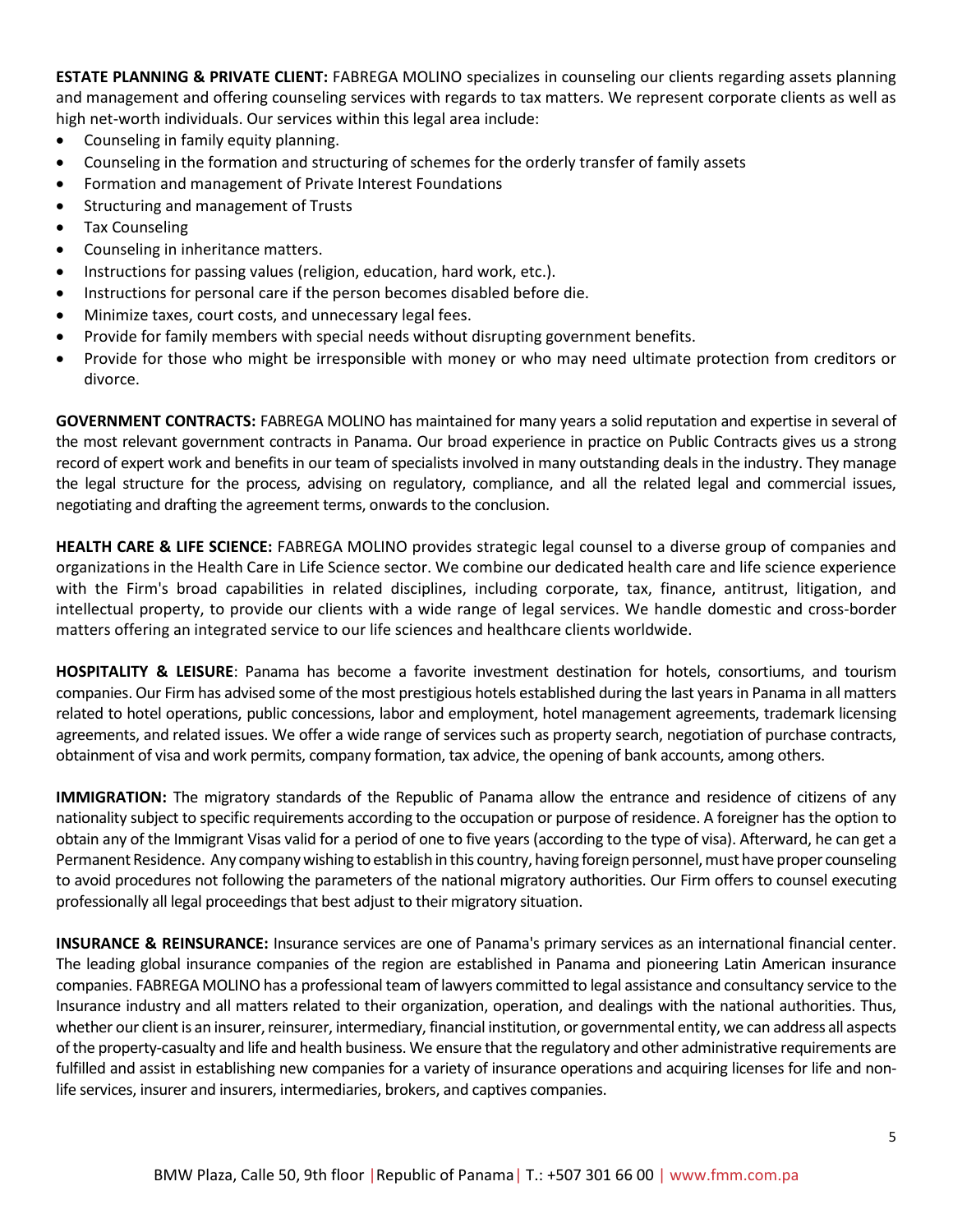**INTELLECTUAL PROPERTY**: By combining litigation and registration, we take effective action to protect our clients' intellectual property. Our Firm has decades of experience defending the interests of legitimate trademark owners in America and Europe. As such, we can initiate required legal actions before the Panamanian courts. Through our correspondents, we can also take preemptive measures by registering trademarks in the rest of Latin America to prevent our clients' competitors from having a priority right of use. In addition to trademarks, we also provide consultancy and conduct litigation on:

- Patents and industrial models.
- Copyright of publications, software, and other literary works.
- Internet domain names and computer law.
- Licensing, franchising, and trade secret protection.

Our experience in other areas also allows us to advise on assignments and hold intellectual property, structure their ownership for collateralization, asset protection, and other business reorganization purposes.

**LABOR & EMPLOYMENT:** FABREGA MOLINO offers a wide range of employment and labor law solutions to assist employees globally. Our professionals have substantial transactional experience and regular advice on the employment and labor law aspects of multi-jurisdictional corporate reorganizations and mergers and acquisitions. A broad range of large and small corporations, non-profit organizations, and trade associations regularly seek legal advice and counsel from FABREGA MOLINO on issues relating to the employer-employee relationship. These businesses include banks and other financial institutions, manufacturers and distributors, retailers, advertising agencies, and telecommunications companies. Labor and employment also encompass internal policies and procedures adopted by organizations to minimize risk to the organization and ensure ethical behavior and personal conduct.Our vast experience enables clients to come to the Firmwith all labor-related problems, including drafting labor contracts and regulations, representation in litigation, extra-judicial processes of conciliation, and negotiation of collective bargaining agreements**.**

**MERGERS, ACQUISITIONS**: We advise on the full range of corporate, commercial and, mergers and acquisitions matters. Our professional lawyers will set us apart from other Firms and allow us to offer our clients unparalleled depth and breadth of global service. Our practice includes negotiation and drafting of contracts and other commercial documents of all kinds, including those concerning the manufacture, product licensing and distribution, export-import, real property, loans, financings, advises on whether to be carried out in Panama or elsewhere, and advises on antitrust and unfair competition legislation. We represent clients with all aspects of mergers, acquisitions, joint ventures, investments, and strategic transactions, leveraged buyouts, "going private" transactions, cross-border transactions, and equity investments in public and private companies, from structure and strategy to negotiation and documentation. Our Firm has represented institutional and corporate clients in transactions of all sizes, many of them involving complex tax, securities, intellectual property, corporate governance, and labor issues that are handled by a cross-disciplinary team of our attorneys.

**PROJECT FINANCE:** FABREGA MOLINO assists clients in identifying investment opportunities, structuring, establishment, and protection. Upon the client's request, we support them in putting together a complete package conceiving all aspects of the project and investment in the country, including its finance and corporate and tax structure. The Firm also facilitates the finance and establishment process by contacting and connecting the client with the government or private sector's appropriate authorities to expedite the process.

**REAL ESTATE:** The Firm has extensive experience in real estate practice representing corporations, individuals, real estate investors, lending institutions, contractors, and developers. Our professional lawyers have vast experience in the preparation, negotiation, and closing of purchase agreements for the acquisition and sale of unimproved land, commercial, multi-use, and residential buildings, shopping centers, and warehouse developments; the negotiation, drafting, and closing of permanent, construction, and revolving credit facilities; the negotiation and closing of loan work-outs; the negotiation and preparation of complex commercial leases; the representation of clients in land use matters, including zoning, special permits, and other governmental requirements; the negotiation and preparation of construction contracts and subcontracts; architect agreements; syndications; and counseling clients on regulatory issues related to real estate.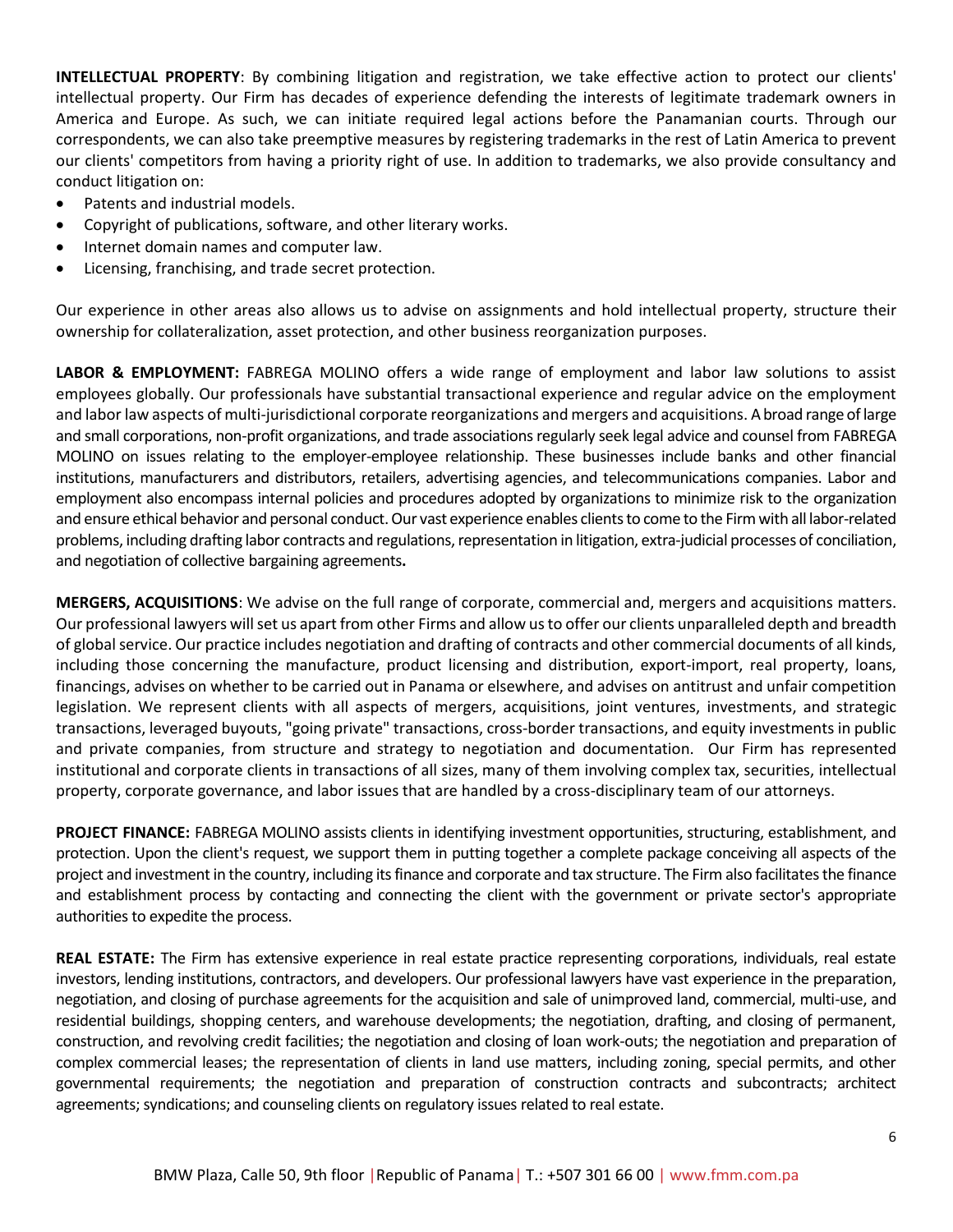**SHIPPING:** FABREGA MOLINO has a shipping department integrated by attorneys and legal assistants with experience in rendering these specialized services. The Firm provides a wide range of legal services connected with vessels and mortgage registrations and ship financing transactions. Panama has a continuous objective to provide maritime-related services of the highest level through its Registry, one of the oldest in the world, founded in 1925, and with first place in the international merchant fleet. Since Panama may have time differences concerning some of the common countries involved in the shipping business, FABREGA MOLINO offers a 24 - hour service, which includes all aspects for the management of vessels.

**SPECIAL TAX REGIMES:** Panama has created a set of laws and regulations that allow local and foreign investors to establish businesses in particular segregated areas that possess a variety of fiscal, migratory, and labor incentives with the primary objective of developing different types of activities and promoting international trade, manufacturing production and complimentary services. These are known as Special Economic Zones. Since 1948, Panama offers tax benefits, migratory, and labor incentives to those local or international companies who want to invest in Panama to promote international trade. The special economic areas play an essential role in the region. The City of Knowledge, regulated by Decree since 1998; Panama Pacifico governed by law since 2004; and Colón Free Zone (C.F.Z.), regulated by Decree in 1948, are special economic areas. Besides, there is a special regime to Multinational Corporations Headquarters (M.C.H.) created by law in 2007 that is a legal entity able to operate as a foreign company registered in Panama or Panamanian company, property of the transnational company. The Firm has extensive experience in this practice, offering our clients a full range of legal services.

**TAX:** Our Firm has a team of attorneys with vast experience guiding national and foreign clients concerning Panamanian fiscal standards and the implications of businesses and financial or commercial transactions to be carried out in the Republic of Panama. We guide our clients on how to structure their operations so as not to produce tax expenses more significant than those legally established and inform them on exemptions, fiscal benefits of specific procedures.

**TELECOMMUNICATIONS, MEDIA & TECHNOLOGY**: The Firm advises the legal and business issues faced by our clients in the telecommunications, media, and technology sector and its regulatory body on all aspects, including regulatory, corporate, and licensing issues. Our lawyers understand the legal and business issues faced by our clients in the TMT industries. In the Telecommunications, Media & Technology sector, our Firm has been involved in the legal restructuring of the industry from the beginning. It has some of the major players in the business in our client's portfolio.

<span id="page-6-0"></span>**TRUST**: Panama has had advanced fiduciary legislation since 1924, adopted from Anglo-Saxon Law, which has been revised over time to incorporate the experiences and update it following the needs of the current times. The fiduciary law does not differentiate between the trust for local or international purposes. Therefore, the Panamanian trust is used increasingly by foreign users; hence, the Panama trusts are used for various purposes, whether as a guarantee, development, or securitization trusts or private purposes such as protecting assets, estate planning, or inheritance trusts. FABREGA MOLINO provides a wide range of services to individual clients in Panama and worldwide in the field of trust. The lawyers of our Firm work closely with our tax experts to provide tax planning services to clients.

# **RELEVANT TRANSACTIONS**

- **•** Legal Advisers of Cementos Progreso of the Guatemalan capital purchased all the shares of the Panamanian capital company Cementos Interoceanico. The transaction represents the entry of Cementos Progreso, with a 120-year history, into the Panamanian market.
- **•** Legal advisers of MetroBank, SA, in the \$15 Million financings to the Consorcio Linea 2 del Metro de Panama for the partial construction of the Metro Line 2 Ramal - Tocumen International Airport segment.
- **•** Legal advisors for the buyer of assets consisting of three Solar Plants located in Coclé and Azuero (27,502 MW) following a specific agreement to purchase shares, as well as legal advisors in regulation, commercial and environmental matters during construction. Legal advisors of the Borrowers for the financing of the project.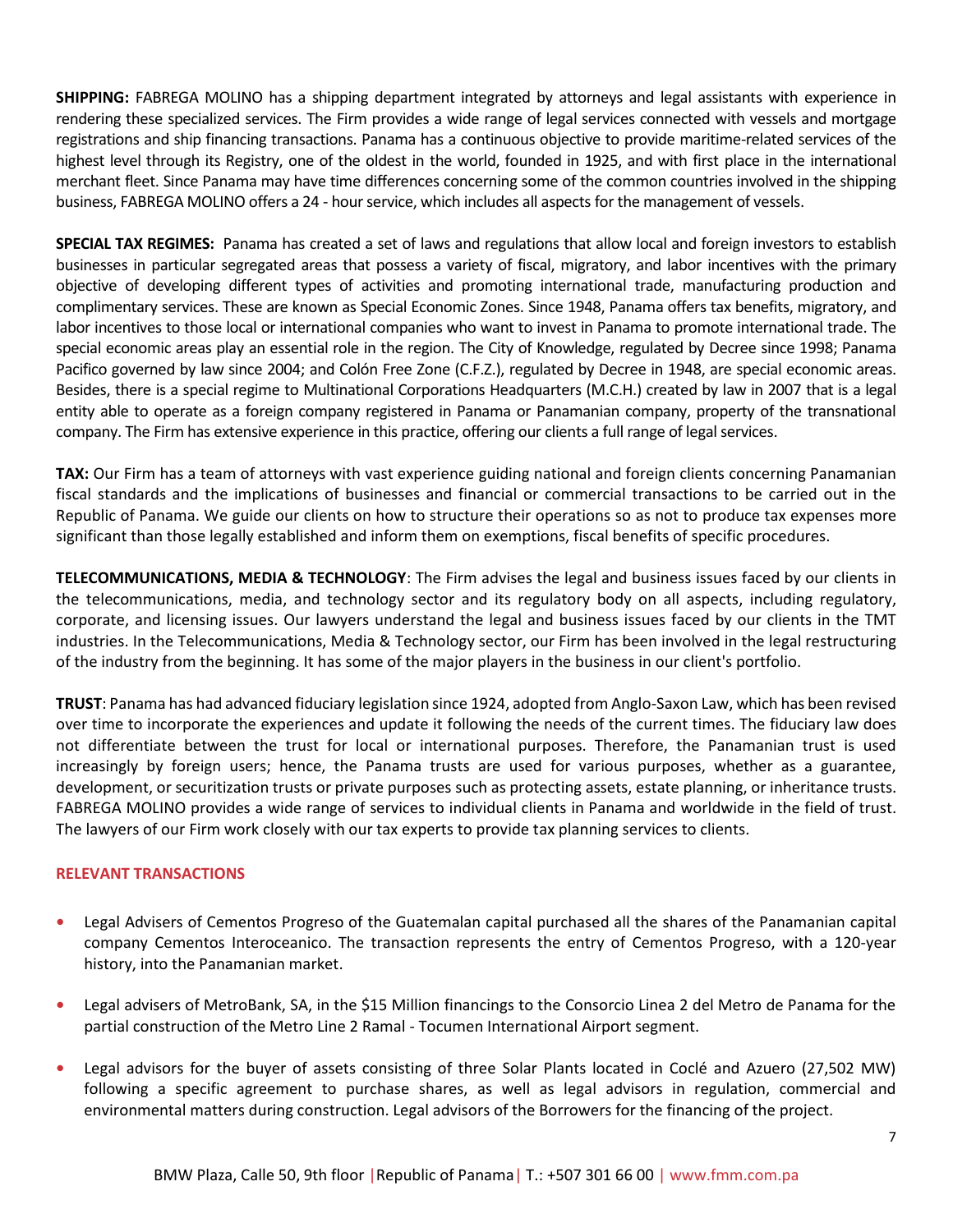- **•** Legal advisor to PMG Panamá S.A. and its shareholders, representatives in Panama of the Jaguar and Land Rover brands, to sell certain assets to Distribuidora David Prestige Motors S.A.
- **•** Legal advisors of an International Bank and MetroTrust S.A. in the extension of the maturity date of US\$ 210 Million in CDNO`s relating to the Line 2 of the Panama City Metro system issued by Metro de Panama S.A.
- **•** Legal advisors of NORAY DESARROLLO Y GESTIÓN DE RECURSOS HIDRICOS S.L in due diligence and the purchase agreement of project construction and operation of a 9.97 MW photovoltaic plant.
- **•** Legal advisors of Hielo Ameglio, S.A., a company that acquired a local commercial ice production company with fuel dispatch permits in local ports. FABREGA MOLINO developed a complete due diligence report covering corporate, regulatory, litigation, intellectual property, real estate, contractual and insurance areas of the company. We drafted and continued to negotiate the final version of the share purchase agreement based on our findings. This case was particularly interesting because the target company has special government concessions to dispatch fuel and general goods in several ports in Panama.
- **•** Legal advisor of Grupo Inversor Intelectiva with a complete due diligence report evaluated in-depth all the legal aspects of the business and highlighted any contingency. Additionally, our Firm negotiated on behalf of Intelectiva, the Share Purchase Agreement, and several side agreements. The deal was very complicated because Franquicias Panameñas is a public company with a considerable amount of outstanding debt, a change of control limitations, and an earn-out structure. Lastly, our legal team has strictly advised Intelectiva on local commercial laws and regulations as they had no previous experience in Panamá.
- **•** FABREGA MOLINO acts as local legal advisors on behalf American Global L.L.C., for the project of getting registered at Panamas Superintendence of Insurance and Reinsurance (S.S.R.P.) as a foreign Reinsurance Broker without an establishment in Panama, allowing without having a Reinsurance Broker License granted by S.S.R.P. to exercise reinsurance brokerage activity in the Panamanian market.
- **•** FABREGA MOLINO participated in the Aeropuerto Internacional de Tocumen S.A. (A.I.T.S.A.) bond issue project for the amount of US\$ 600,000,000.00. The securities were sold both in the local and international markets, and the funds will be used for the airport's expansion program. FABREGA MOLINO advised Prival Bank S.A., who was leading the local bond issue, while Citibank was leading the international bond issue that shared the collateral package.
- **•** FABREGA MOLINO advised the Spanish company C.L.H. Aviación in the tender for the fuel dispatch of the Tocumen International Airport, to which the public bid.
- **•** FABREGA MOLINO advises A.C.C.I.O.N.A. Spanish Society since 2017 concerning several constructions that the company is currently carrying out in Panama.
- **•** Legal Counsel of Consortium Aerotocumen for the bidding of the construction for the new terminal (North Dock) of International Airport of Tocumen, bidding awarded to AEROTOCUMEN.
- FABREGA MOLINO advises a leading company in the Energy sector on financing in the amount of U.S. \$140.000000.00 for the construction and development of a 58MW hydroelectric plant awarded to eight international credit institutions, including compliance with the previous conditions of each disbursement.
- **•** We advised a Panamanian trust entity to act as trustee and collection manager, on behalf of the banking entity that acquired the no-objection certificates issued by The Metro of Panama, under the design engineering services contract,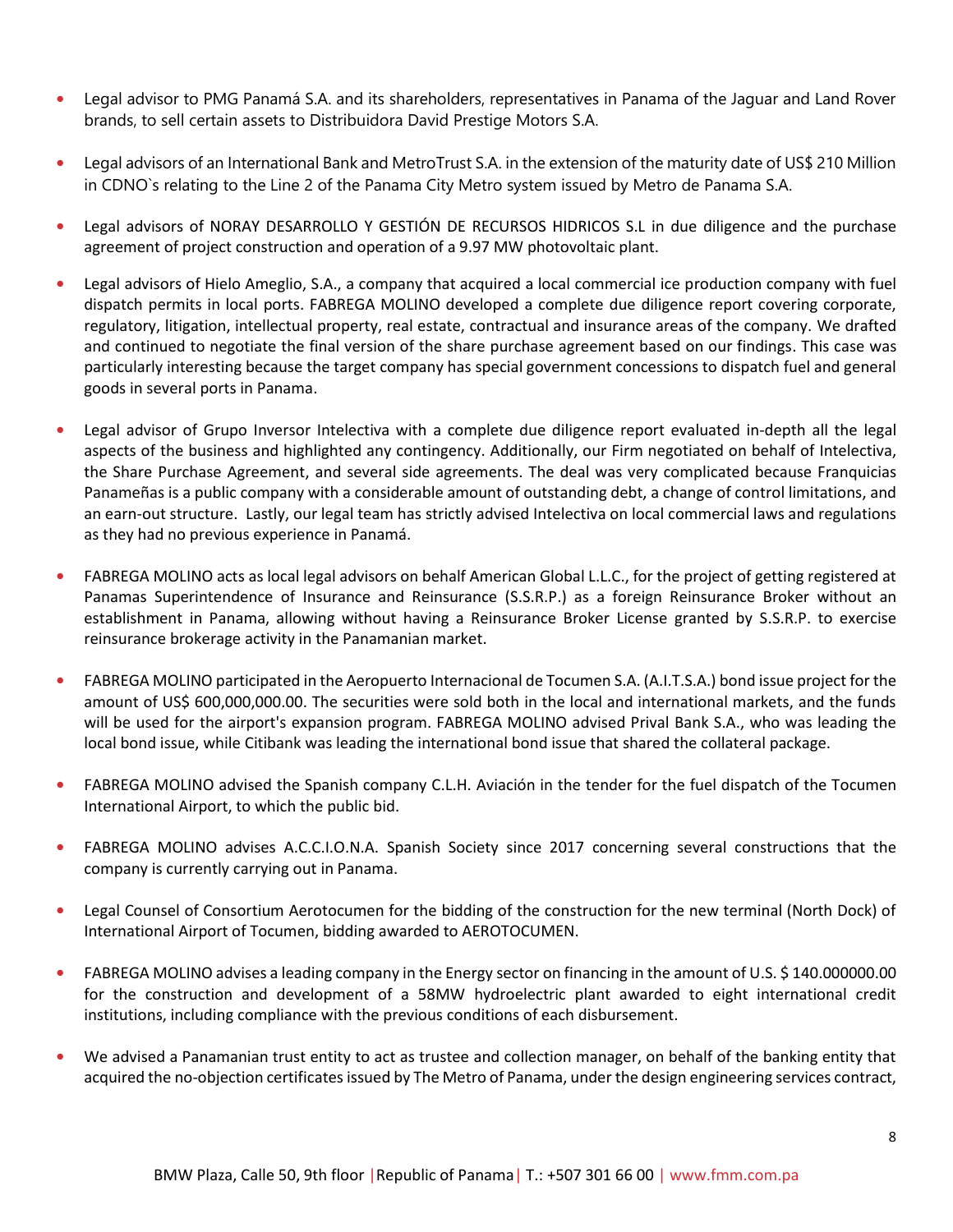construction of civil works, auxiliary facilities of the line and stations, supply and installation of the integrated rail system of Line 2 of the Panama metro.

- **•** Legal Advisors of Banco General, S.A., Structuring Agent of the Public Issuance of Corporate Bonds of Banco Panameño de la Vivienda, S.A., with a nominal value of up to One hundred million dollars (US\$100,000,000.00), authorized for sale on offer public by the Superintendence of the Securities Market of the Republic of Panama, under Resolution No. SMV-355-18 of August 10, 2018.
- Legal advisors of a prestigious Canadian company for the financing of U.S. \$1 billion of precious metals for the Copper Panama project. The Canadian company would obtain around 86% of the production of precious metals in the creation of the mine under the agreement. The Copper Panama project is one of the largest copper, gold, silver, and molybdenum porphyry deposits in the world under construction.
- **•** Legal Counsel of Consortium A.D.P.I. A.Y.E.S.A. C.S.A. C.E.M.O.S.A., for the bidding of "Comprehensive Supervisory Service, Inspection and Control of Work, Construction Project South Terminal, the International Airport of Tocumen, S. A." Bidding awarded, Consortium A.D.P.I. – A.Y.E.S.A. – C.S.A. – C.E.M.O.S.A.
- **•** Legal Counsel of I.T. Consortium El Corte Inglés Ayesa Advanced Technologies, S. A. for the bidding of "Supply and Installation of an Integrated System of Government Resource Planning (G.R.P.)" bidding awarded, A.Y.E.S.A. Advanced Technologies.
- **•** Our team has participated in the development of a hydropower plant, including but not limited, the civil work contract and E.P.C. Contracts for the electromechanical works and transmission line/substation works, structuring the financing, and handling all regulatory aspects of this hydro project.
- **•** Legal Counsel of Consortium A.Y.E.S.A. Metro Of Barcelona INELECTRA, bidding of the public bid of the manager of services of the project (Project Management) and technical assistance to the exploitation of Line 1 of METRO DE PANAMA convened by Secretary of the Panama Metro.
- **•** FABREGA MOLINO has advised an international financial institution in the granting of a US\$300,000,000.00 loan to a Panamanian company operating in Panama, secured with pledges and mortgages of assets located in Panama.
- **•** Legal advisors of a United States Hotel Consortium for the approval of the Environmental Impact Study before the National Environmental Authority and permits before several government authorities for the construction and operation of the hotel under construction in the colonial city of Panama section.
- **•** Legal Counsel of Prival Securities, INC., our team prepared legal, corporate, and administrative documents to constitute organize and operate; to obtain the corresponding government authorizations before the National Securities Commission to acquire the brokerage license and investment administrator.
- **•** Legal Counsel of Prival Bank, our team prepared legal, corporate, and administrative documents to constitute, organize and operate; to obtain the corresponding government authorizations before the Superintendency of Banks to acquire the general banking license and draw up its legal documents, by-laws, and agreements.
- **•** Legal Counsel of Prival Trust, to obtain the corresponding government authorizations before the Superintendency of Banks to acquire the trust license.
- **•** Legal counsel in structuring major Public Issues Bonds that have been held in the Panamanian market in 2013, for amounts totaling more than 1.1 billion dollars.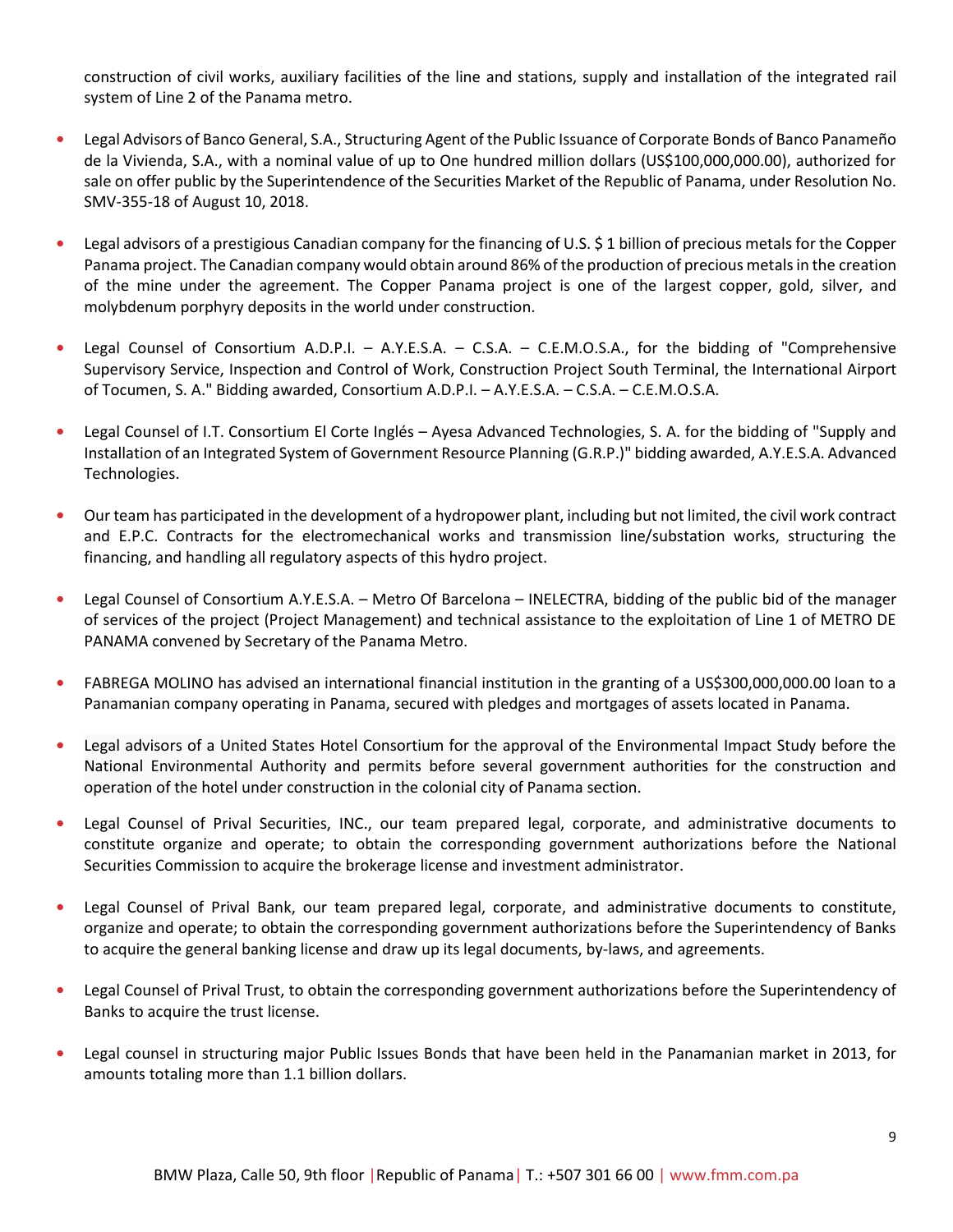- **•** Our team has participated in the negotiations of share purchase agreements representing the buyer for the acquisition of a hydro concession agreement.
- **•** Our team has participated in the financing of a thermal power plant guaranteed by the assignment of power purchase agreements, including the legal and contractual risk analysis applied to the lender.
- **•** Legal Counsel of AYESA-TMB-INELECTRA Consortium, Bringing Together Agua y Estructuras S.A.U. (A.Y.E.S.A.), Ferrocarril Metropolitan De Barcelona E Inelectra Servicios S.A., for the Public Bid No. 2010 -0-03-0-08-AV-001104, which awarded the Metro Project Management for a global amount of 27,975,640.06.
- **•** Legal Counsel of Digicel Group, a foreign company engaged in the telecommunications business, for its prequalification to obtain a concession to operate cell phone communications in Panama. D.I.G.I.C.E.L. was awarded one of the two grants available.
- **•** Legal Counsel of Metrobank, S.A., a local bank, for the acquisition of a group of financial companies. We negotiated the terms and conditions of these agreements; carried out the corresponding legal, due diligence of the company to be purchased; took care of the legal work to take over the operation and are having the representation of the bank before the authorities to obtain the corresponding government authorizations before the Superintendency of Banks.
- **•** Legal Counsel of Mitsubishi Corporation, a Japanese corporation part of one of the consortiums pre-qualified to participate in a tender for the design and construction of the third set of locks as part of the expansion of the Panama Canal. The Firm advises the company on foreign investment regulations, operations of international companies in Panama, commercial, labor, and migration matters, among others.
- **•** Legal Counsel of Cementos Mexicanos, S.A. (C.E.M.E.X.) concerning environmental matters, specifically related to the climatic change and the emission of gases at industries located in Panama. The national legislation was compiled and revised, as well as the existing processes at the various state institutions to regulate such subject matter, particularly before the National Environmental Authority (A.N.A.M. per its Spanish acronym). Likewise, the international regulations were consulted in detail, such as the International Agreements (Kyoto Protocol and the United Nations Framework Convention on Climate Change)
- **•** Legal Counsel of a U.S. Hotel Consortium for the approval of the Environmental Impact Study before the National Environmental Authority (A.N.A.M. per its Spanish acronym) and permits before several governmental authorities for the construction and operation of the Tourist Project Panama Beach Resort, located in the Pedasí District, Province of Los Santos.
- **•** The legal counsel of the U.S. Multinational, General Electric Capital Corporation (G.E. Group), to acquire the operations of the Banco Colpatria in Panama, bank of Colombian capital operating in Panama with an international license. This entailed preparing all the documentation, its presentation, and the procedure for authorization before the Superintendency of Banks in Panama.
- **•** Legal Counsel of Compañía Perez Argentinean Company- and E.M.G.E.S.A. Colombian company-, subsidiary of the Chilean company E.N.D.E.S.A. during the process of privatization of power generation and distribution companies property of the state.
- **•** Escrow Agents in the principal financial transactions in the history of Panama when the BRITISH BANK HSBC, one of the most prominent organizations regarding banking and financial services, through a Tender Offer acquired 100% of the shares of the GRUPO BANISTMO offering a price per share of US\$52.63, which is equivalent to a total amount of B7.1, 770 million. HSBC places itself by this acquisition, as the central bank of the region, having more than 170 branches in Colombia, Costa Rica, Honduras, Nicaragua, El Salvador, Bahamas, and Panama. Our Firm participated in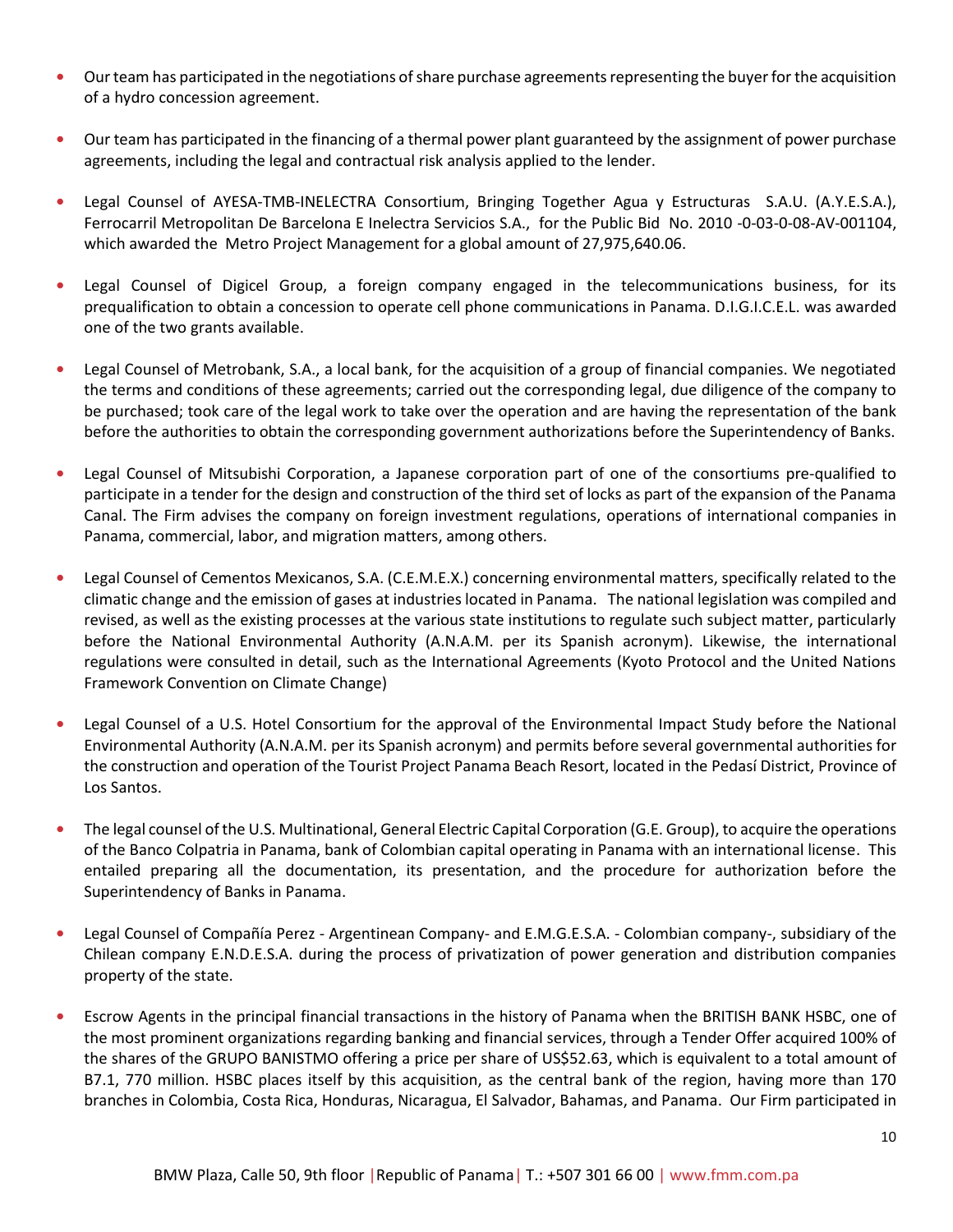such purchase acting as escrow agents of the agreement by which a group of shareholders representing 65% of the shares of Grupo Banistmo, S.A. guaranteed HSBC their acceptance to the launched tender offer, which allowed us to be active members of the takeover bid.

- **•** The legal counsel of the U.S. multinational, General Electric Capital Corporation, for the acquisition of the Banco Mercantil de Honduras through the Panamanian subsidiary of B.A.C. International Bank. This entailed the preparation of documents, their presentation and carried out all the formalities needed to obtain the authorization before the Superintendency of Banks of Panama.
- **•** Legal Counsel of Heineken Finance Corp. in due diligence to acquire the Bavaria Group (Colombian brewing company with operations in South America and Panama). Our participation was limited to the Panama operations.
- **•** Legal counsel during the financing and recent acquisition of the PanAm energy plant. As such, FABREGA MOLINO prepared all the legal banking documentation related to say financial transactions.
- **•** Legal counsel in the financing and expansion of the Bahia Las Minas energy plant. FABREGA MOLINO acted as a legal advisor of one of the participant banks of such transactions, revising all legal documentation.
- **•** Legal Counsel of Bipan Holding Corp., owner of the shares of Banco Internacional De Panama, S.A. (B.I.P.A.N.), to prepare all the documentation to merge such corporation with GRUPO FINANCIERO CONTINENTAL, S.A. owner of the shares of Banco Continental S.A. We also took care of the authorizations formalities before the National Securities Commission and the Superintendency of Banks for them to approve the transaction. This merger was a unique experience in Panama as it envisaged the purchase of shares from those shareholders of the merged corporation. They did not wish to be shareholders of the surviving corporation as in the transactions above. All the legal documentation had to be prepared, and the corresponding procedures had to be carried out before the National Securities Commission and the Superintendency of Banks. Concerning the National Securities Commission, as the purchase of shares to the dissident shareholders was the first experience, FABREGA MOLINO had to make representations and provide legal support before the National Securities Commission to substantiate that there was no need for a tender offer to repurchase such shares.
- **•** FABREGA MOLINO headed, on behalf of the shareholders of Grupo Pascual, S. A., the process of selling its shares to local investors. Within this process, share purchase agreements were drawn up; a data room was created for the investors to revise all legal and corporate documentation.
- **•** The legal counsel of multinational brewer HEINEKEN to acquire the part corresponding to the Cervecerías Barú S.A. after a process of selection similar to that of I.N.C.E.M. and Cervecería Nacional. Therefore, FABREGA MOLINO had to revise and negotiate the particular terms and conditions of the invitation made by the financial advisors of the sellers, verify and negotiate the terms and conditions of the sales agreements, according to the recommendations of our client (Heineken) financial advisors. Besides, FABREGA MOLINO prepared and structured all documents and protocols required to launch the tender offer as a vehicle to obtain the beer-related part and carry on its approval by the National Securities Commission and the Stock Exchange. The acquisition is completed, FABREGA MOLINO carried out the process of cancelation of the Registry of Cervecerías Barú-Panamá, S.A. as a public business. This transaction was the first tender offer to be structured through an increase of capital of the leading corporation to guarantee the purchaser corporation the control of the corporation and after launch a tender offer to take the shares of the seller's shareholders, at the same time with another separated tender offer to acquire the shares of the subsidiary brewery. By this creative innovation, F.M.M. had to carry out representations and supports before the National Securities Commission to back the legal grounds and validity of the transaction without prejudice to the minority shareholder's rights.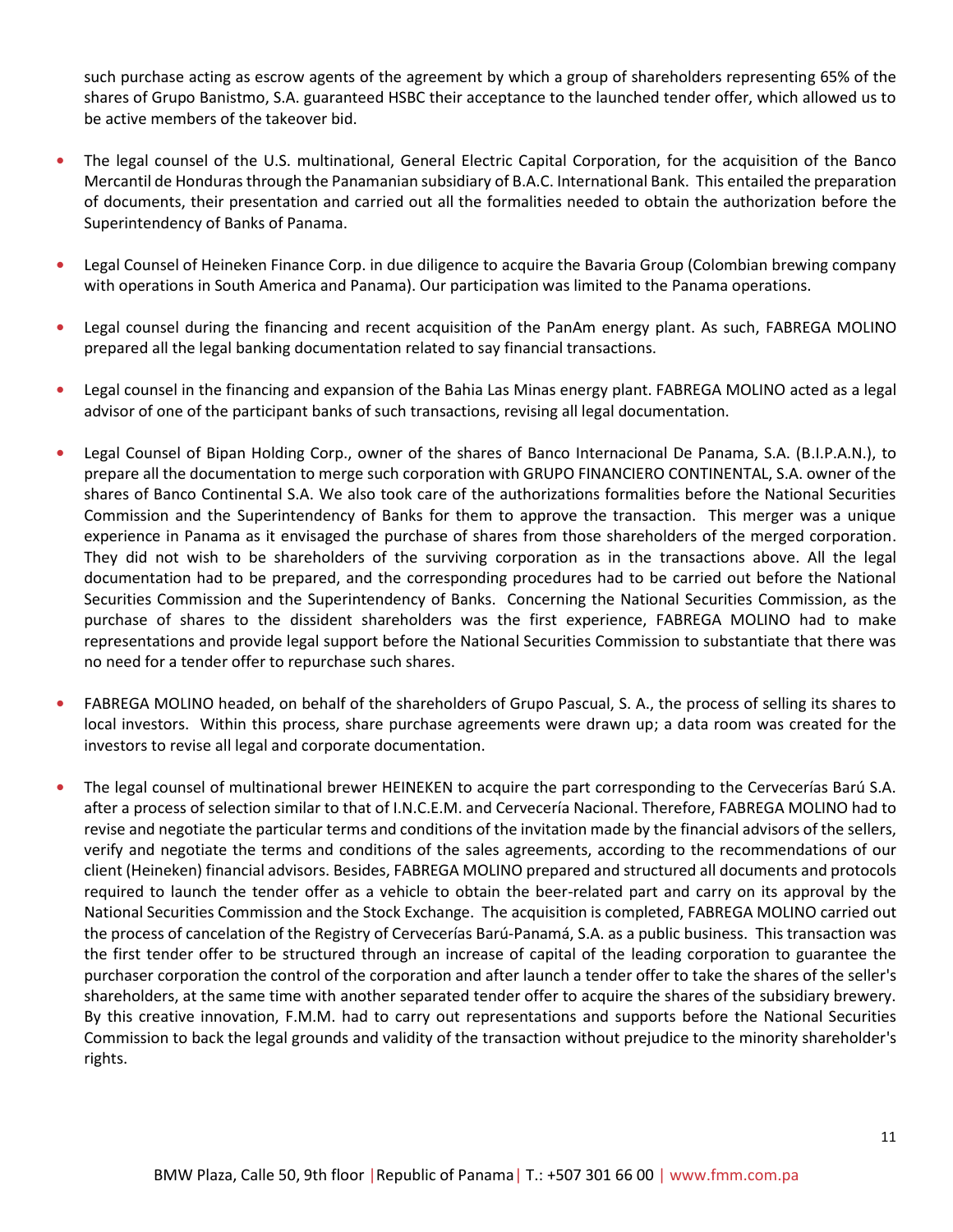- **•** A bond issue of the Empresa de Generación Eléctrica Ege Fortuna, S.A, and an energy plant. F.M.M. acting as an advisor to the banks, prepared all the legal documentation related to this bond issue.
- **•** Legal Counsel of Corporacion Income, S.A., own by CEMENTO PANAMA, S.A. And subsidiary of HOLDERBANK FINANCIERE GLARIS and CEMENTOS DEL CARIBE, S.A. FABREGA MOLINO negotiated the terms and conditions, structured the sales transaction through the Stock Exchange; prepared the data room; carried out the proceedings before the National Exchange Commission to obtain its approval and execute the transaction. This was the first Tender Offer undertaken in the history of Panama.
- **•** The legal counsel of the shareholders of the majority of shares of CERVECERIA NACIONAL, S.A., a brewery company, in the transaction with the GRUPO BAVARIA. FABREGA MOLINO negotiated the terms and conditions, structured the operation to execute the sale though tender, carried out the proceedings before the Stock Exchange to obtain the authorization, prepared the documentation, and proceeded to execute the transaction successfully.
- **•** Legal Counsel of HSBC BANK USA. Our team prepared all legal documents and carried out the respective procedures before the Superintendency of Banks, the Ministry of Economy and Finance and the Public Registry to sale THE CHASE MANHATTAN BANK (in Panama) assets and liabilities to the HSBC BANK USA and the closure of its operations in our country.
- **•** Legal Counsel of The Chase Manhattan Bank for more than forty years until the same sold its assets to the HSBC BANK (U.S.A.) of the United States. While we were Chase's lawyers, we prepared and handled all legal documentation related to the merger process between THE CHASE MANHATTAN BANK, N.A. and CHEMICAL BANK for its transformation into THE CHASE MANHATTAN BANK concerning its implementation in Panama before the Superintendency of Banks, the Public Registry and authorities of the Ministry of Commerce and Industry, the Ministry of Economy and Finance and several municipalities where the bank carried out its operations.
- **•** Sale of I.N.C.I.S.A. to the U.N.I.S.O.L.A. Group, associates of UNILEVER in Central America. I.N.C.I.S.A. was the holding company of a group of companies dedicated to the manufacture of edible oils, fats, bleachers, detergents, soaps. The work performed by FABREGA MOLINO included the negotiation of the terms and conditions, representations and warranties of the sales agreement, the implementation of the transaction, and the payment of taxes before the authorities.
- **•** Legal Counsel of HARARI GROUP to acquire the control of CIA INTERNACIONAL DE SEGUROS, S.A., one of the more important insurance companies in the country and the oldest in Central America (founded in 1910). FABREGA MOLINO negotiated the purchase agreements with the shareholders and processed the authorizations to carry out the transaction with the Superintendency of Insurance and Reinsurance.

### <span id="page-11-0"></span>**OUR TEAM**

Our lawyers are highly qualified and have received an independent commendation as leaders in their fields with a proven track record in all major areas. Many of them have gathered experience working outside Panama, or have completed at least part of their studies abroad.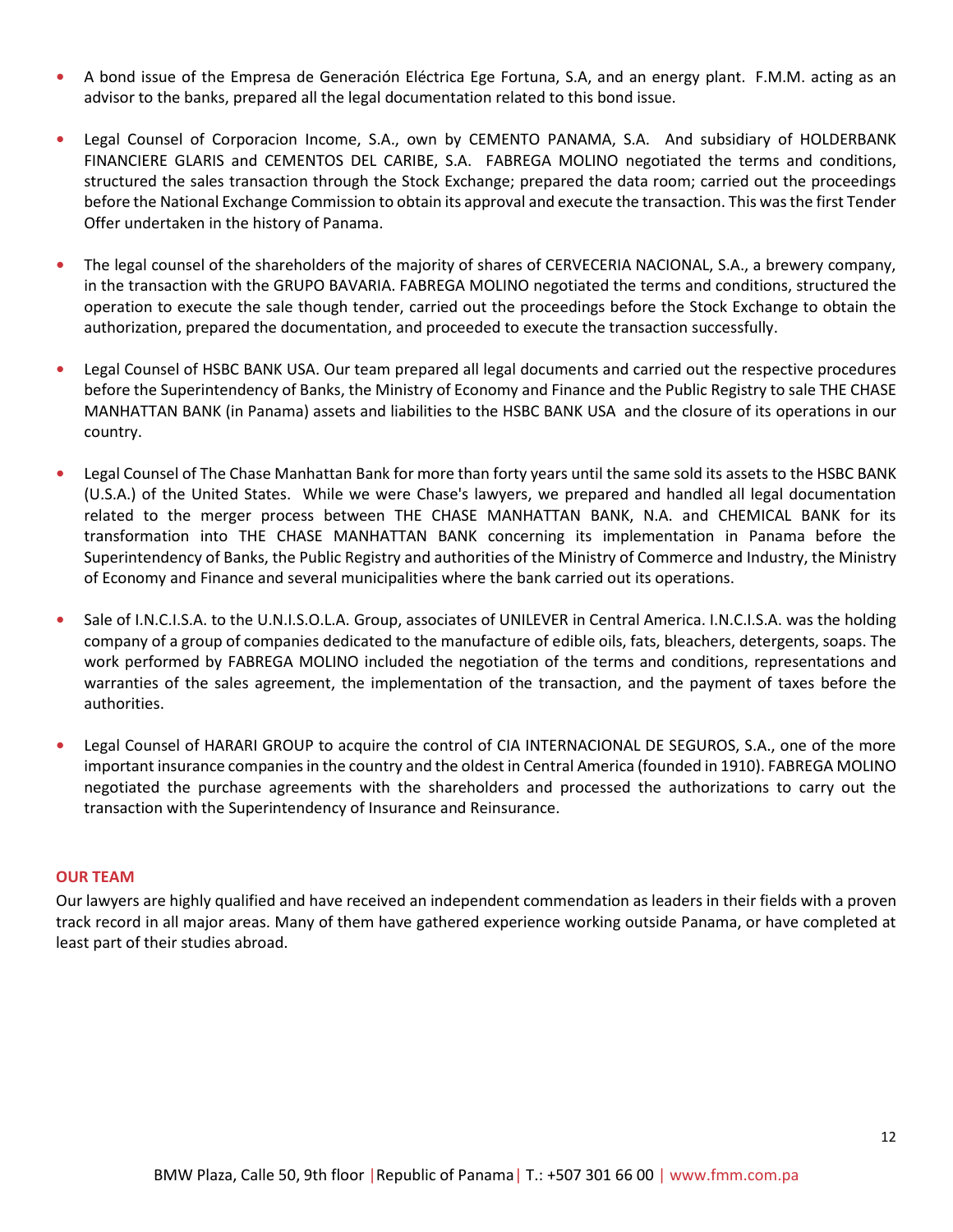

**GRETEL CINIGLIO DE PEREZ** gciniclio@fmm.com.pa **Senior Partner**

Gretel leads the Firm's Estate Planning & Private Clients Group.

She is a Senior Private Clients Lawyer with more than 20 years of experience focusing in Wealth Management, Wills, Estate and Succession Planning matters, as well as in Family Business and Family Governance matters.

She acts for many Panamanian and international clients, including high net worth (H.N.W.) and ultra-high net worth individuals (U.H.N.W.I.), family groups, family businesses, corporations, law firms, private banks, trust companies, trustees, single and multi-family offices, entrepreneurs, artists, art brokers, business owners, fund managers, and property developers, on a range of Private Client matters.

Gretel advises clients on their ongoing affairs and existing domestic and international structures organized for the management and governance of family businesses, including but not limited to corporations, limited liability companies, holding companies, private interest foundations, trusts, charitable entities, humanitarian activities, next-generation concerns, pre-M&A, and post-M&A wealth planning, especially those involving multi-jurisdictional assets, to name a few.

She works closely with clients and their international legal advisors implementing their long-term wealth and succession plans, both for their personal assets and their business interests; as well as in Family Law matters, such as divorce proceedings, pre-nuptial and post-nuptial agreements, Immigration and pre-Immigration planning, Probate and Trust disputes.

Gretel also assists individuals, family groups, and corporations in the organization of their charitable activities as well as N.G.O.'s regarding their activities in Panama. Besides, she leads FABREGA MOLINO FOUNDATION and the Firm's corporate social responsibility program, community service, and our pro bono programs, positively impacting the communities where we work and live.

She has participated as Speaker in Conferences concerning Private Clients, Private Wealth and Family Business matters in the International Association of Young Lawyers (A.I.J.A.), International Bar Association (I.B.A.) and International Association of Lawyers (U.I.A.).

She was born in Panama and has also lived and studied in Geneva, Switzerland.

# **Areas of Expertise**

Estate Planning and Private Client. Trust. Corporate.

### **Education**

The University of Panama, Panama (LL.B., 1999).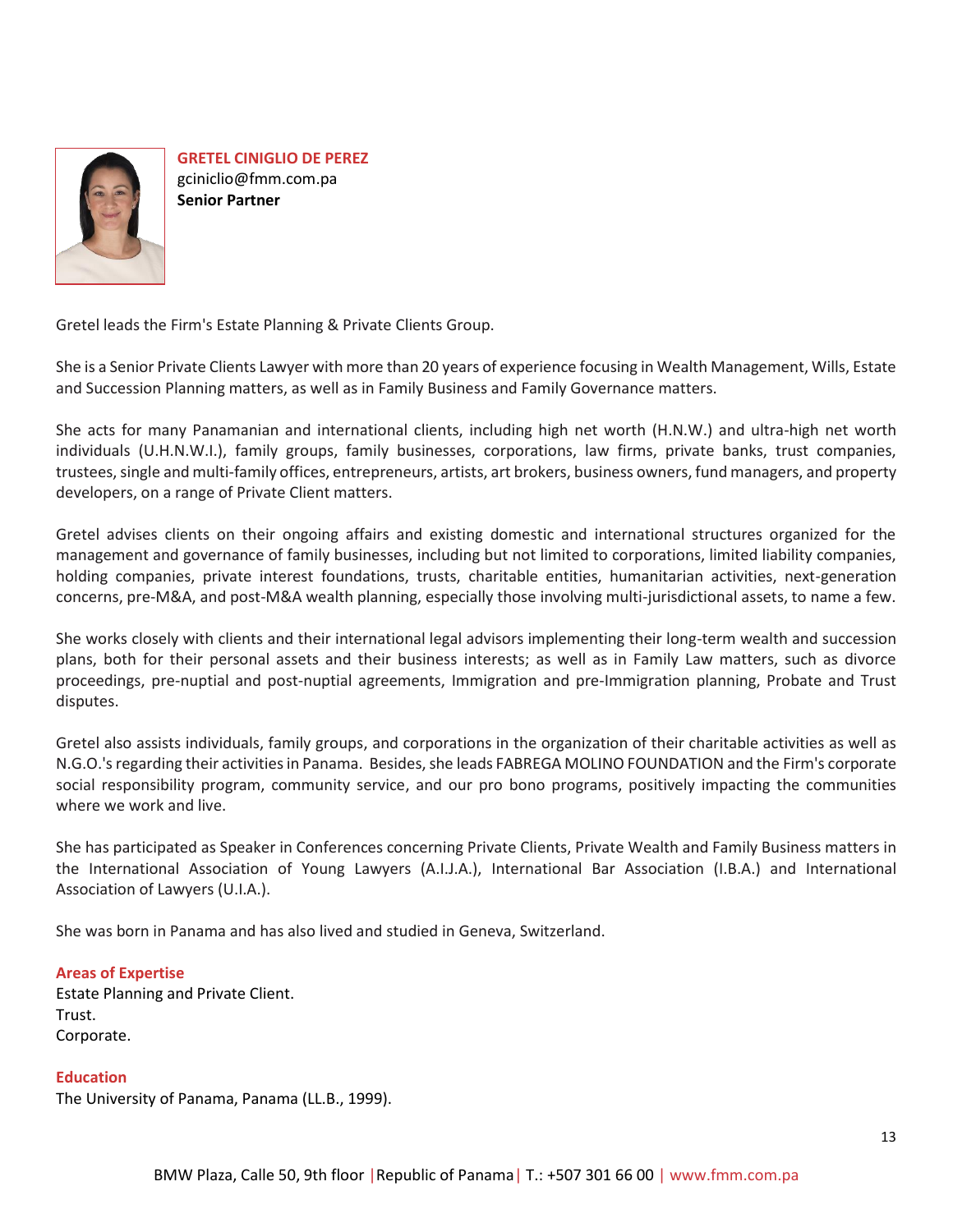Université de Genève and Université de Lausanne, Switzerland (DESS Diplôme d'Etudes Supérieures en Droit des Affaires ou LLM Business Law, 2001).

### **Publications**

"Deviation of Marine Vessel Routes," 1999. "Knowing the Panamanian Private Interest Foundations," 2004. "Trusts and Private Interest Foundations in the Republic of Panama," 2014.

### **Memberships & Associations**

International Bar Association - Women Lawyers' Interest Group, Art, Cultural Institutions and Heritage Law Committee, Private Client Tax Committee, Closely Held and Growing Business Enterprises Committee, European Regional Forum, and Latin American Regional Forum.

Fundación W.I.P. Panama – Founding Member and Member of the Board of Directors

### **Languages**

Spanish. English. French.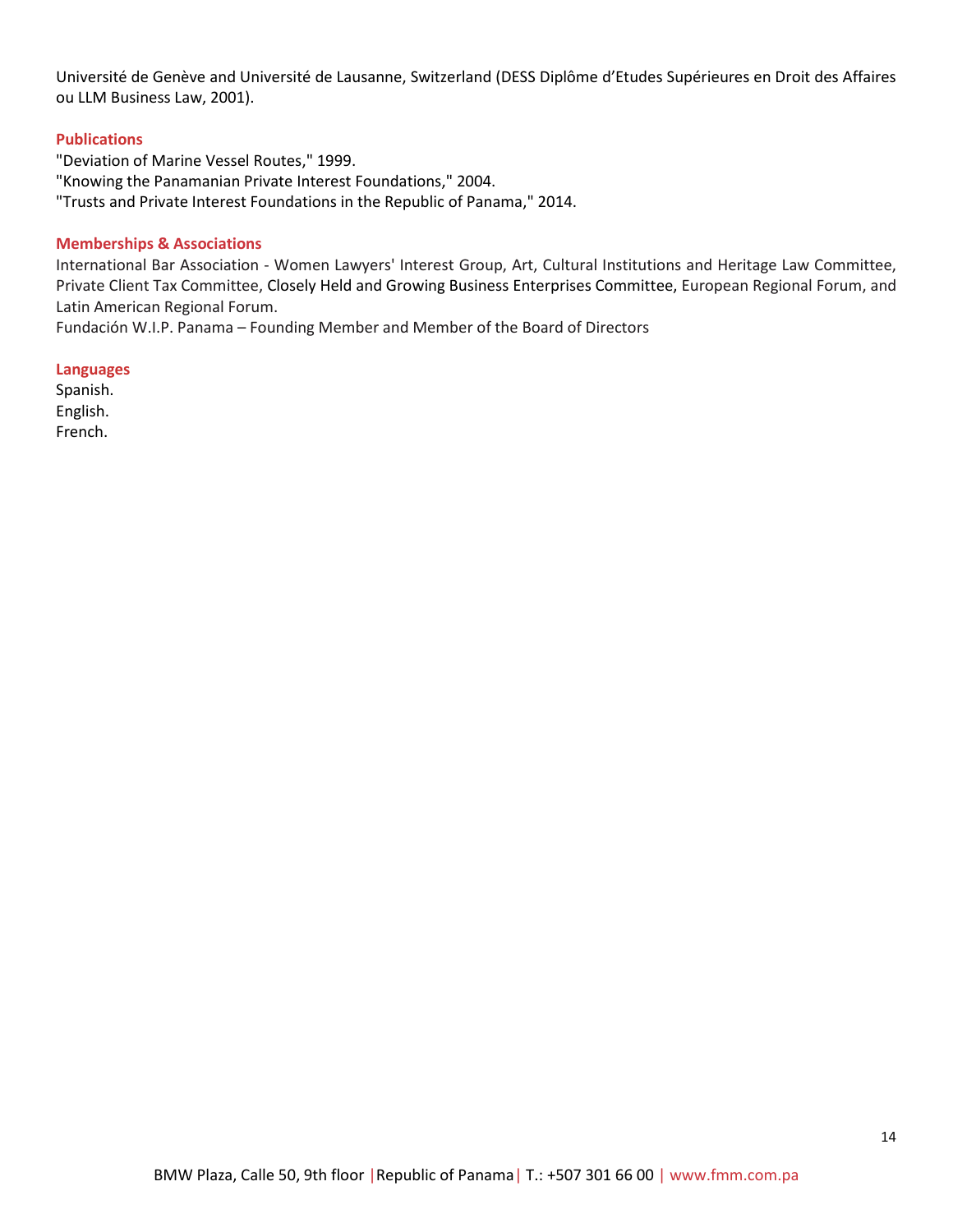

Juan Pablo Fabrega Polleri is a Senior Partner at FABREGA MOLINO. Juan Pablo represents clients from across America and Europe in banking law, commercial contracts, arbitration, corporate & commercial law, and mergers & acquisitions. He also acts as an expert witness on Panamanian corporate and contract matters.

Since 2018 has been president of the Sports Arbitration Commission of Panama, regent of the Court of Sports Arbitration of Panama (Tribunal de Arbitraje Deportivo de Panamá, TADPAN). From 2007 to 2017, he was a member of the Ad Hoc Commission that, by law, ensured transparency in the execution of contracts associated with the expansion of the Panama Canal. Since August 2004, he has been accredited as an arbitrator before the Conciliation and Arbitration Center of Panama (Centro de Conciliación y Arbitraje de Panamá) and the Conflicts Resolution Center (Centro de Solución de Conflictos). Chambers Global, Chamber High Net Worth, and Chambers Latin America say: "Experienced founding partner, Juan Pablo Fabrega, is recognized by sources as a solid practitioner. His broad practice spans the ranges of banking and corporate matters". The sources see him as the leader of this firm, describing him as "hard-working, always available, and a top lawyer in his areas."

He is also known nationally for his academic works relating to Panamanian corporate law. He is the author of several publications in Panama's corporation law and arbitration, some of which have received international awards by the Inter-American Bar Association.

Juan Pablo was appointed Ambassador of Panama on Special Mission to the Vatican and the Russian Federation in 1994. He has been the Honorary Consul of Uruguay in Panama since 2009; he is a Board Member of various banking and financial entities in Panamá.

### **Area of expertise**

Arbitration & Litigation Banking & Finance Corporate Estate Planning & Private Client Merger & Acquisition **Trust** 

### **Education**

Santa Maria La Antigua University School of Law , Panama (LL.B., 1986). Southern Methodist University, Dallas, Texas (LL.M in Comparative International Law, 1987).

### **Publications**

Author of several legal publications, such as: "Mergers and Acquisitions in Panama" published in the magazine Latin Finance (1996), "Societies of Panama: their usefulness, advantages, and benefits," a private publication of FABREGA MOLINO; "Substantive Law of Industrial Property in Panama, "Panama's Substantive Law in Captive Insurance Societies," and "Private Foundations as a Heritage Planning Practice and Inheritance Succession."

He has also published several monographs, essays, and articles on different subjects on Panamanian law and the following books: "The Rights of Minority Shareholder in the sPanamania Corporation," awarded by the Inter-American Bar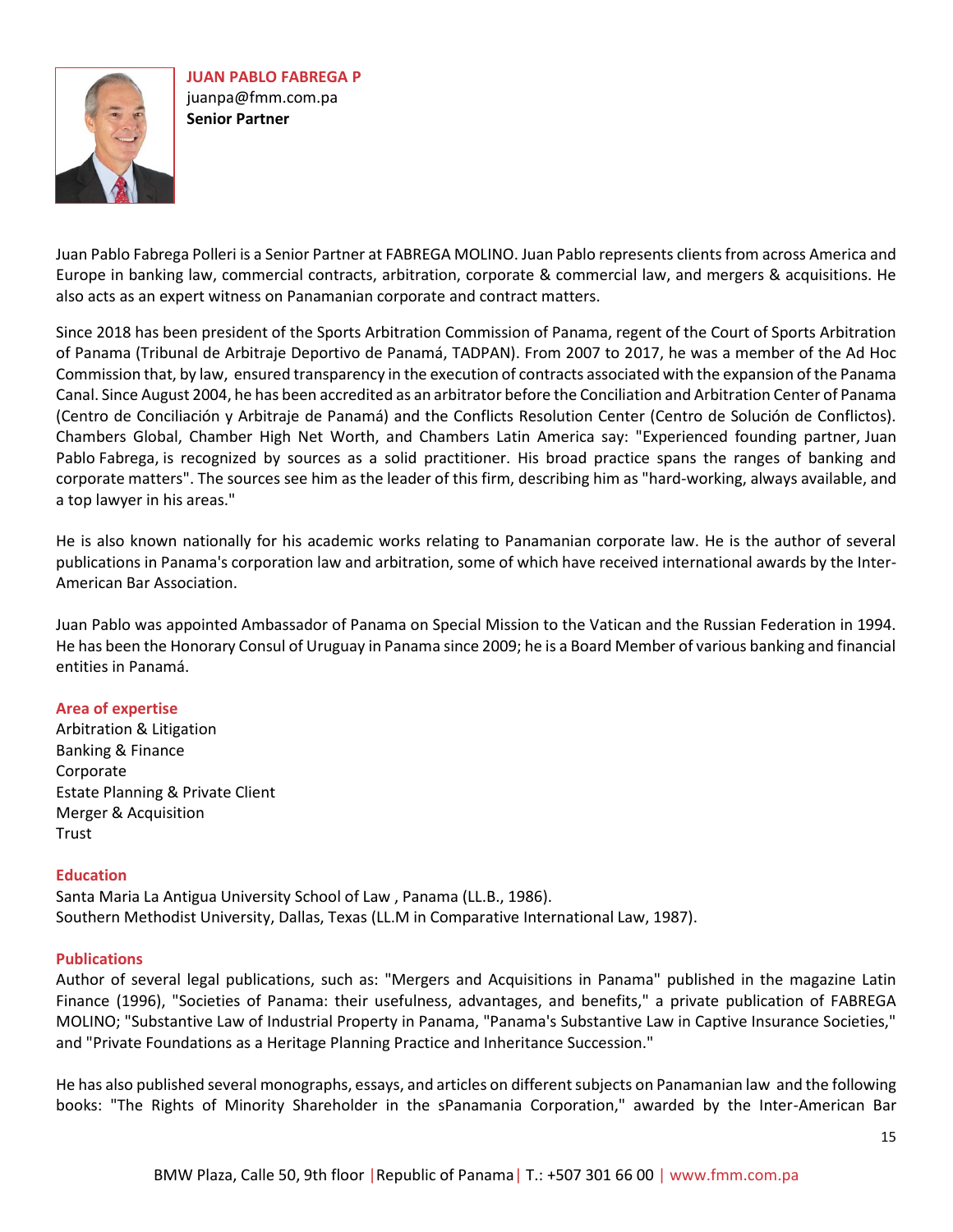Association with "2006 Best Book Award" and "Treaties on the Panamanian Corporation Law, Commented by Article " awarded by The Inter-American Bar Association with the second place of as the "2008 Best Book Award". "The Law on Panamanian Limited Liability Companies, Commented by Article" The Panamanian Private Interest Foundation as Vehicle for Estate Planning and Hereditary Succession," awarded in 2010 as the best monograph by a senior lawyer, by the Latin American Committee on Financial Law (COLADE) of the Latin American Federation of Banks (FELABAN). Its publication entitled "Corporate Arbitration," published in 2016 was awarded third place in the "2016 Book Award " by the Inter-American Federation of Lawyers. His last publication is "The Participation of Government Entities in Arbitration Processes."

### **Memberships & Associations**

Panama Bar Association. Spanish Arbitration Club. International Commercial Chamber - Panama Chapter (Founder). Inter-American Bar Association. Rotary Club of Panama (Board Member from 1995 to 1996 and 2017 to 2019) and Trustee of the Rotary Foundation of Panama. Panamanian Institute of Corporate Governance.

#### **Languages**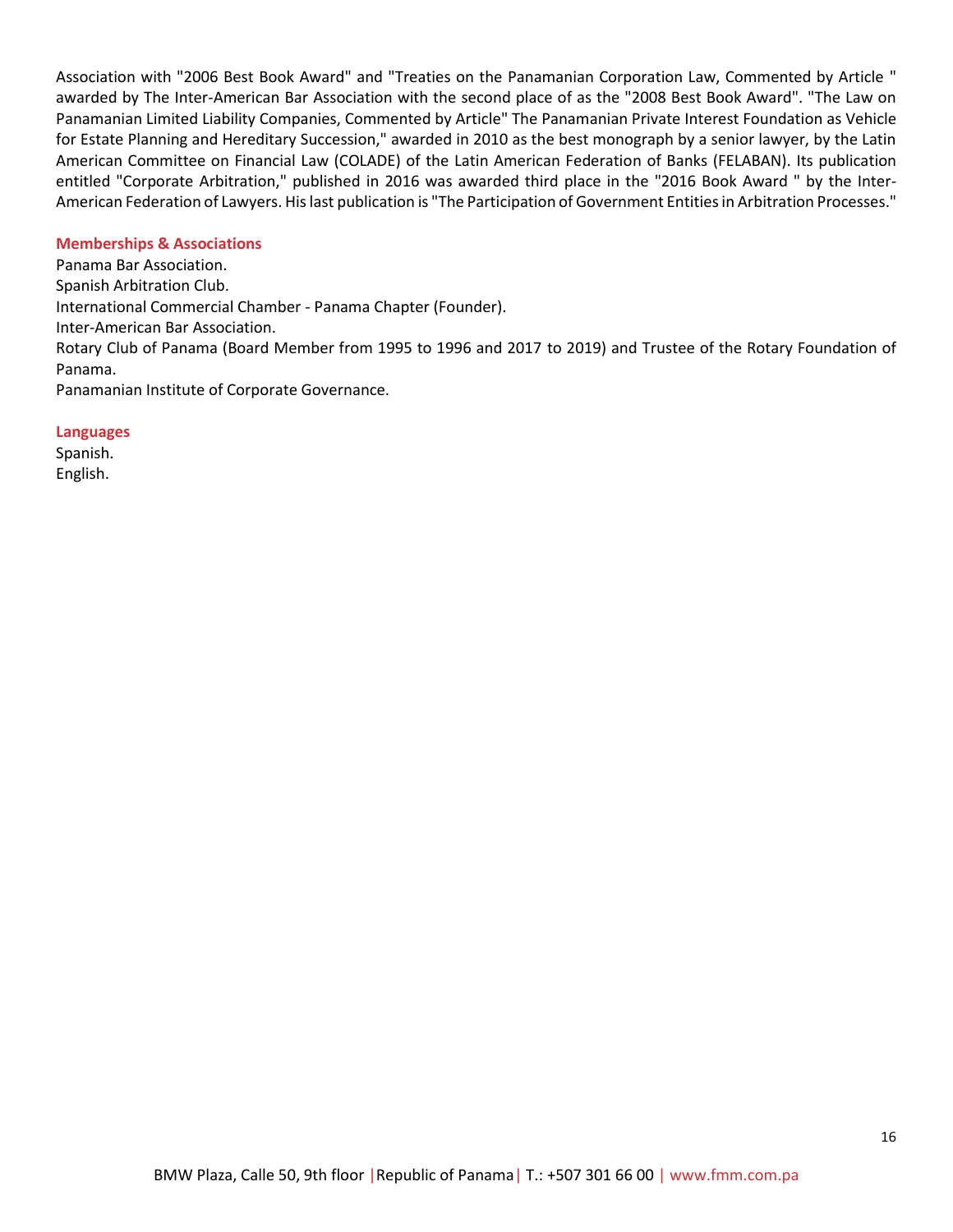**JOSE JUAN MARQUEZ.** [marquez@fmm.com.pa](mailto:marquez@fmm.com.pa) **Senior Partner**

Jose Juan Marquez is a Senior Partner at FABREGA MOLINO. He focuses his practice on meeting the corporate and transactional needs of private equity sponsors and public and private companies in a variety of domestic and cross-border complex business transactions including succession planning, private foundations, family private trust companies, trust and estate administration, and tax matters. He looks after the affairs of individual clients and corporations, planning all aspects of their structures, including onshore and offshore investments, advising on specific legal issues as well as on commercial and property matters.

Jose Juan is also active in all areas of the Firm's real estate practice, including formation, structuring, and related transactions, and real property development. His clients include both domestic and international investors, corporates, developers, financial institutions, and public sector entities in different industries. Chambers Latin America Panama trought the years have recognized Jose Juan's expertise in estate planning, stating, "not only gives theoretical advice but always considers issues from a practical perspective." The Legal 500 Panama recognized him in estate planning and real estate, stating, "Jose Juan Marquez brings estate planning expertise to the team" and "has a reputation for his specialist advice on transactional, development and environmental matters."

### **Area of Expertise**

Corporate [Estate Planning & Private Client](http://dev.webstudiopanama.com/fabrega/estate-planning-private-client/) Hospitality & Leisure [Real Estate](http://dev.webstudiopanama.com/fabrega/real-estate/) Tax

### **Education**

Santa Maria La Antigua University, Panama (LL.B., 1990). The University of Notre Dame, U.S.A. (LL.M, in International Comparative Law 1991).

### **Publications**

Panama's New Law of Incentives to Tourism. Juridical Stability of Investments. Nullity of the Insurance Contract in General.

### **Memberships & Associations**

American Bar Association (A.B.A.). International Bar Association (I.B.A.). International Fiscal Association (I.F.A.).

### **Languages**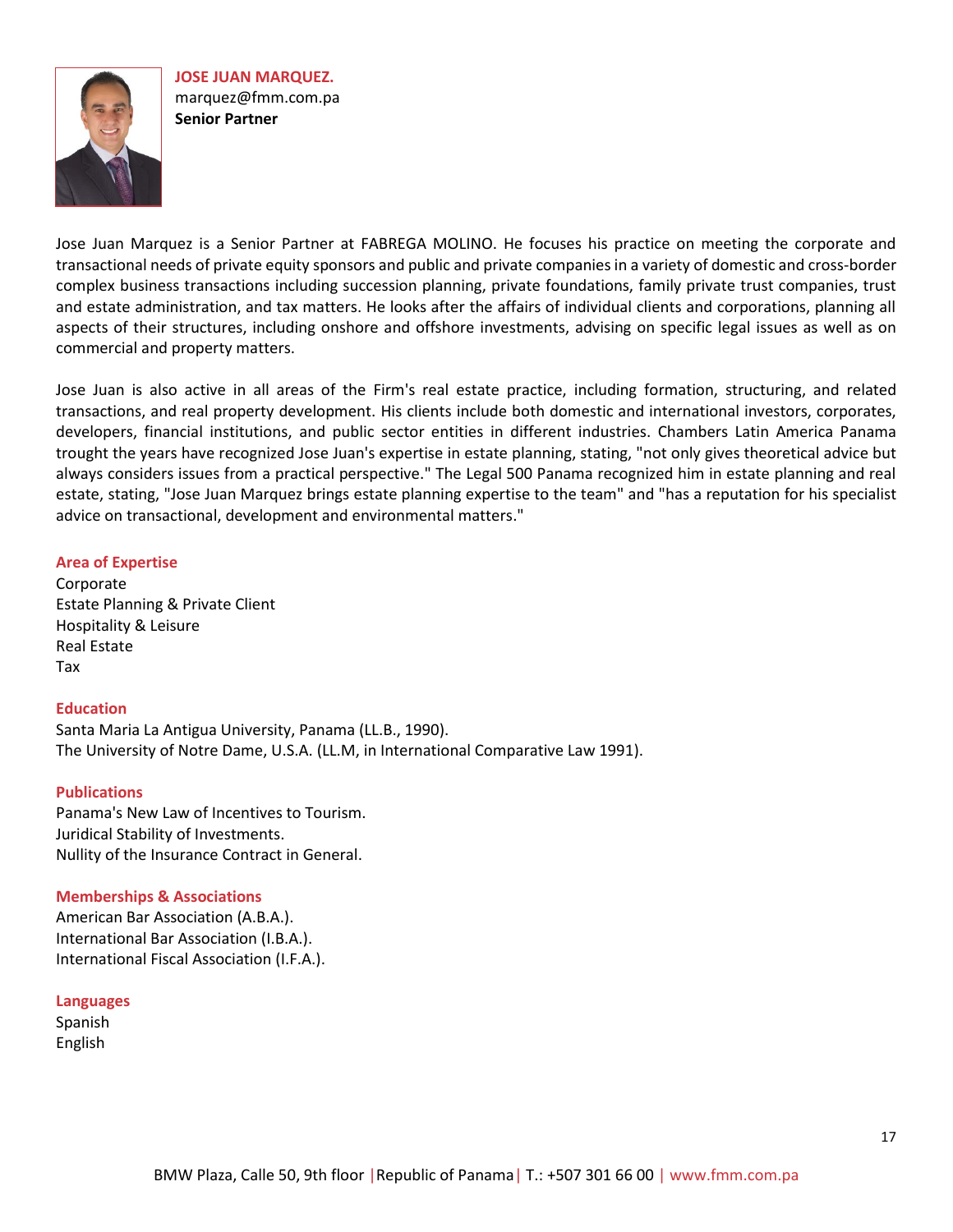

**JORGE MOLINA MENDOZA Ciarb.** jmolina@fmm.com.pa **Senior Partner** 

Jorge Molina Mendoza is a senior partner of FABREGA MOLINO and leads the Litigation practice of the Firm. He stands out because of his representation and advice of local and international clients in local and regional matters in Latin America and the Caribbean. His practice is characterized by the complexity of the issues entrusted to him, regardless of whether they are litigious or not. Most matters attended by Jorge fall into commercial litigation, banking litigation, antitrust, liquidation procedures, family litigation, cross-border litigation, and insurance litigation. He is also markedly recognized for his experience in both national and international arbitration; in this field, Jorge has represented government offices as well as national and international companies.

Regarding the type of clients Jorge has assisted, these comprise a diverse range, from multinational corporate clients, persons whose wealth is managed by family offices, important national companies, and even government entities.

Another facet that stands out in Jorge's practice is his acting in regularly complex negotiations; because of this, local colleagues tangibly recognize him as a successful and well-recommended attorney.

These conditions have allowed Jorge to belong to the board of directors of local banks and companies belonging to the media industry; he was president for five years of the Fundación para el Desarrollo de la Libertad Ciudadana, Panama Chapter of Transparency International. Jorge has lectured in several Panama universities and has published articles in local and international reviews.

During the last eight years, he has been classified as a Band 1 attorney by Chambers & Partners and considered one of the country's best litigators. Jorge has received this same distinction from Dispute Resolution, PLC Cross-Border, The Legal 500, John Pritchard Handbooks, and Who's Who Legal for Latin America, among others.

# **Areas of Expertise**

Antitrust & Competition Law Arbitration & Litigation Intellectual Property Insurance & Reinsurance

### **Education**

The University of Panama, Panama (LL.B., 1990). Science and Technology Latin-American University, Panamá (MBA 1993). Externado De Colombia University, Colombia. (LL.M in Public Law, 1995). Javeriana University, Colombia (LL.M in Economic Law, 2002).

### **Languages**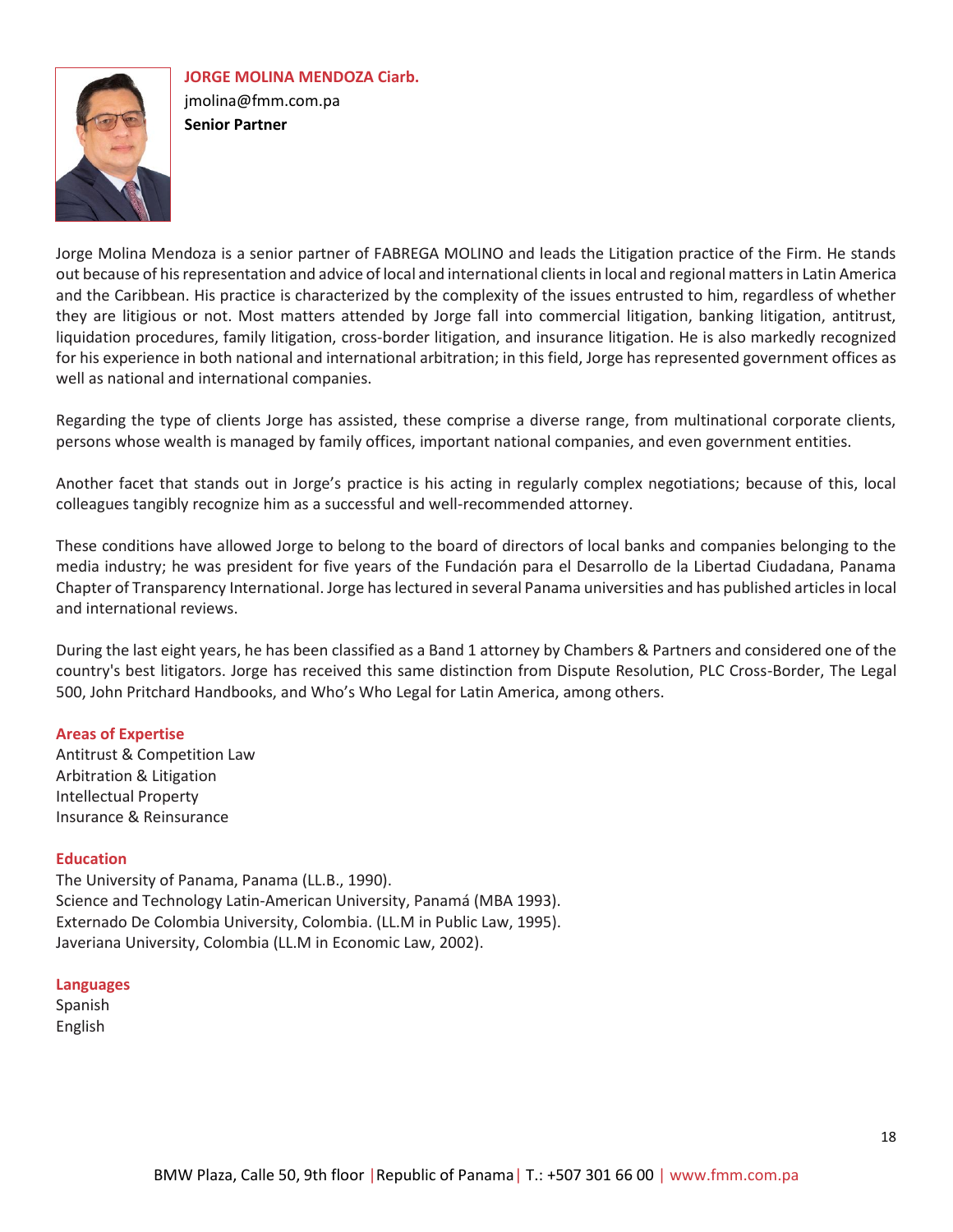

Eduardo Molino is one of the Founding Partner of FABREGA MOLINO. He practices extensively in the corporate area, focusing on commercial transactions, real estate, banking, finance, and estate and private client. His works include incorporations, organization, business advice, asset, and share purchase acquisitions, securities offerings using exemptions or prospectus, partnership agreements, and commercial hotel & hospitality issues.

Mr. Molino has advised local and international clients in complex cross-border matters, group restructurings, asset, and management protection, focusing on private equity investments and family businesses.

In the course of his career, he has developed an excellent relationship with Cuban Law Firms. In the year 1994, he appointed Ambassador of Panama on Special Mission to Colombia, Peru and the Republic of China (Taiwan).

# **Areas of Expertise**

[Banking & Finance](http://dev.webstudiopanama.com/fabrega/banking-finance/) [Corporate](http://dev.webstudiopanama.com/fabrega/business-companies/) Estate & Private Client [Hospitality](http://dev.webstudiopanama.com/fabrega/hotel-resorts-and-tourism/) & Leisure **[Trust](http://dev.webstudiopanama.com/fabrega/real-estate/)** 

### **Education**

University of Panama (LL.B., 1980). Tulane University, New Orleans, Louisiana (LL.M. in Admiralty, 1983).

#### **Memberships & Associations**

Chamber of Commerce and Industries Colombo – Panameña.

#### **Languages**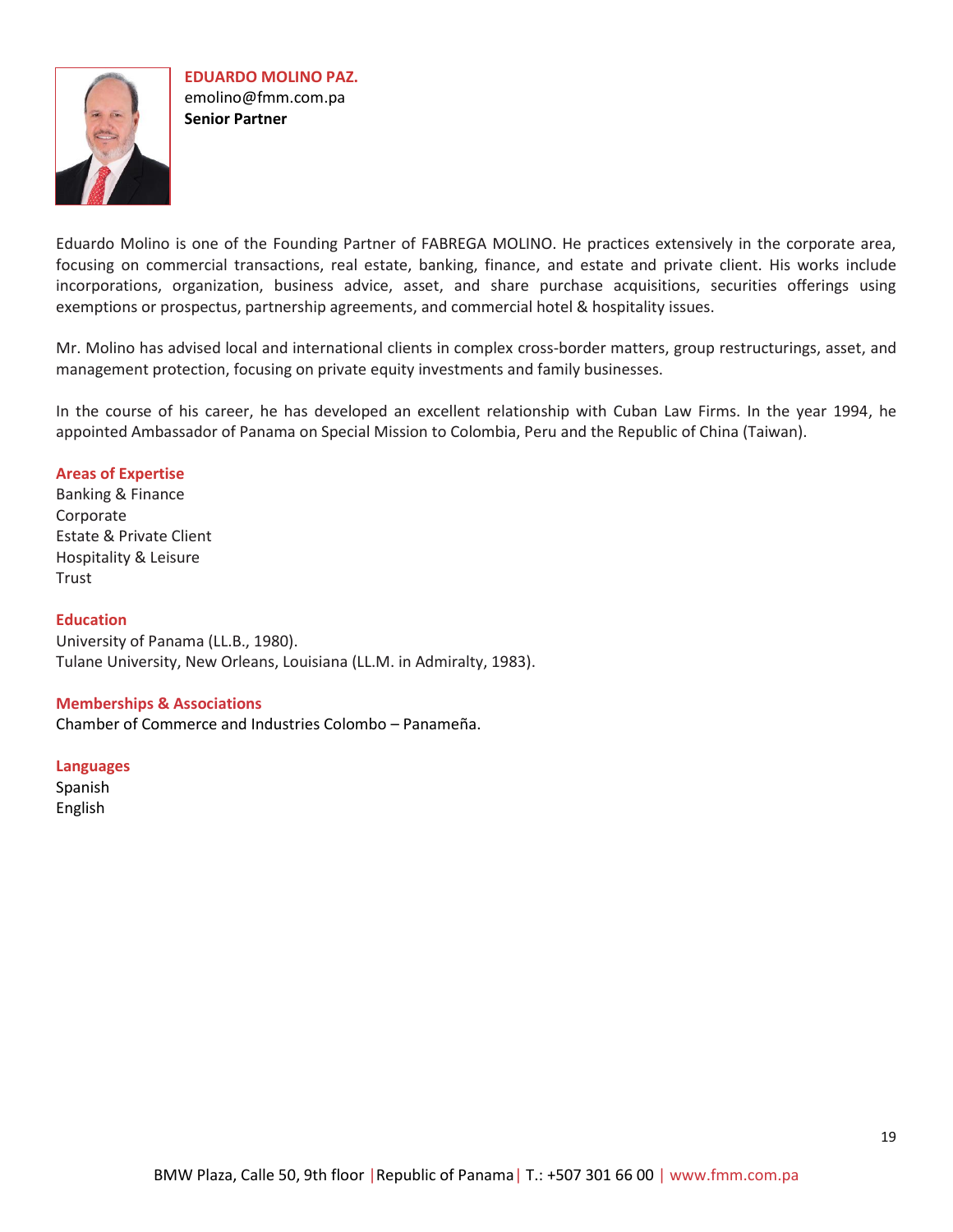

**JOSÉ AGUSTIN PRECIADO.** preciado@fmm.com.pa **Senior Partner** 

José Agustin Preciado is a Partner at FABREGA MOLINO. His practice concentrates on mergers and acquisitions, real estate, general transactional issues, and tax.

He worked on both public and private entities. He is also an expert on energy, healthcare, telecommunications, franchising, and retail sectors. Mr. Preciado has corporate and transactional experience with an emphasis on advising private equity sponsors and their portfolio companies in a wide variety of transactions, including acquisitions and investments, divestitures, joint ventures, and other corporate matters.

He has acted as Chief Legal Advisor to the Ministry of Government and Justice (1992-1993), Chief Legal Counsel to the Minister of Housing (1993-1994), and Vice President of the Board of Directors of the Social Security Administration of Panama (1999-2004). He has lectured professional and business leaders on Real Estate, Tax, and Transactional issues. Through the last years, Mr. Preciado has been ranked by Chambers and Partners Global and Latin America, recognizing his expertise in Real Estate, stating, "Versatile attorney, offering a wide range of services in the real estate sphere. Particularly visible in matters relating to environmental legislation. He is known for being a reliable and efficient real estate practitioner that has been established for many years."

# **Areas of Expertise**

[Energy & Natural Resources](http://dev.webstudiopanama.com/fabrega/energy-natural-resources/) Healthcare & Life Science [Merger & Acquisitions](http://dev.webstudiopanama.com/fabrega/jose-agustin-preciado/)  Special Tax Regimes [Real Estate](http://dev.webstudiopanama.com/fabrega/real-estate/) Tax [Telecommunications, Media and Technology](http://dev.webstudiopanama.com/fabrega/telecommunications-media-technology/)

### **Education**

Santa Maria La Antigua University, Panama (LL.B., 1987). Washington College of Law of the American University (LL.M. in International Legal Studies with an emphasis in International Trade and Banking, 1989).

### **Memberships & Associations**

International Bar Association (I.B.A.). Spanish Chamber of Commerce.

### **Languages**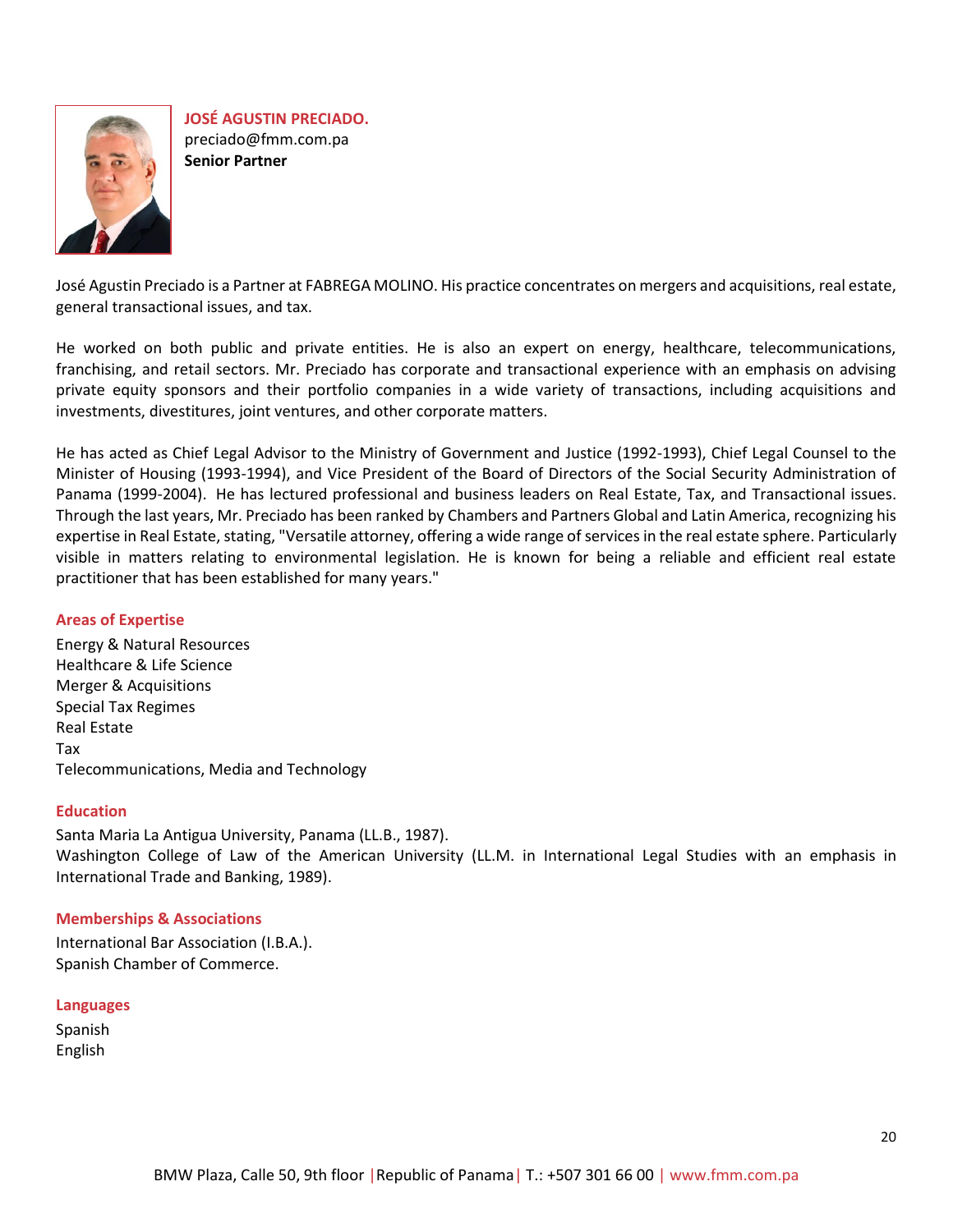

**DANI KUZNIECKY. Senior Partner**  [dkuzniecky@fmm.com.pa](mailto:dkuzniecky@fmm.com.pa)

Dani Kuzniecky is a lawyer with extensive national and international experience in corporate governance, estate planning, and family businesses. He is currently a senior member of the Firm FABREGA MOLINO.

Dani has an active participation in various Board of Directors and Committees as an independent director for national and regional companies for the last sixteen years. The company's activities included banking, finance, retail, manufacturing, real estate, health, and important family groups. He counsels family in governance matters, strategy, and corporate governance.

Besides, he has served as General Comptroller of the Republic of Panama (2004-2007), Chairman of the Board of Directors of The Panama Canal Authority (2007 – 2009) and Minister for Canal Affairs and Secretary of Energy (2007-2009), and has also acted as Chairman of the Board of Directors of The Institute of Corporate Governance in the Republic of Panama (2013-2014).

Mister Kuzniecky was adviser to the Ministry of Economy and Finance of Panama ana Technical Secretary of the National Commission against money laundering finance of terrorism and financing the proliferation of mass weapon destruction.

Dani is an active speaker in local and international congresses on topics related to corporate governance, ethics, sustainability, and risk.

# **Areas of Expertise**

Corporate Governance & Compliance Energy & Natural Resources Estate Planning & Private Client Government Contracts & Procurements

# **Education**

Santa María La Antigua University (Bachelor of Laws and Political Sciences, 1984). New York University, Interamerican Law Institute (M.C.J., 1986). Panama Technological University (International Diploma in Management of C.S.R.- aligned to ISO 26000, 2012). Singularity University (Executive Program, 2019).

### **Languages**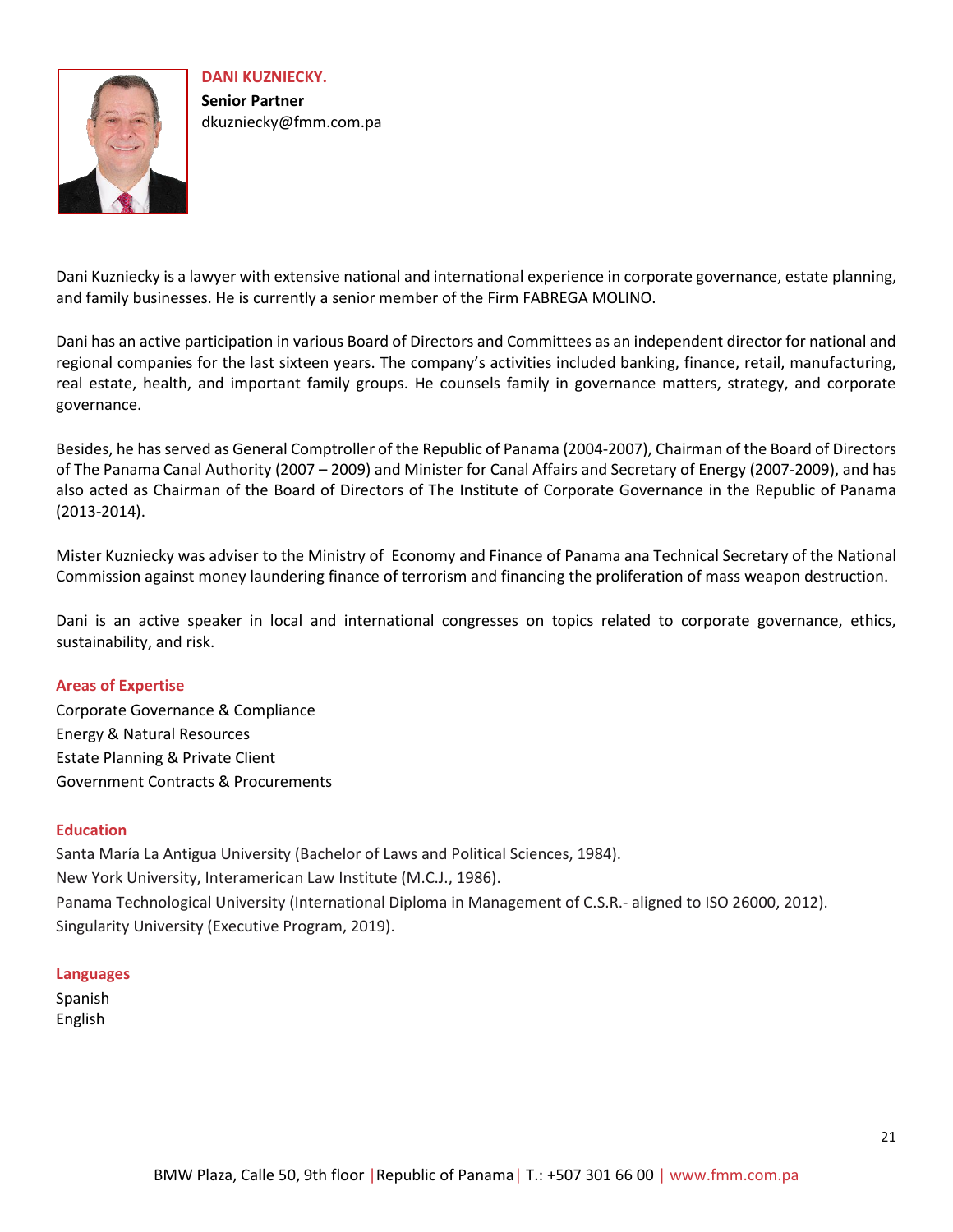

**FARAH MOLINO D.** [fmolino@fmm.com.pa](mailto:fmolino@fmm.com.pa) **Senior Partner**

Farah is our leader in the Intellectual Property department.

She advises our clients on franchise agreements, trademark litigation and has extensive experience managing brand portfolios locally and internationally.

She is a copyright specialist and stands out for her legal assistance to clients in the advertising industry, among others and as a local advisor to collective management organizations in Panama, contributing to the industry of artists and producers. She also leads the area of patents, designs, and industrial models. Her main clients are dedicated to the sports industry, beverages, telecommunications companies, laboratories, fashion and electronic products.

Farah has collaborated in a well-known publication called the Ibero-American Guide to Fashion Law, in the Panama chapter and the Annotated Book of Trademarks vs. Geographical Indications.

# **Areas of Expertise**

Intellectual Property

# **Education**

Santa Maria la Antigua University, Panama (LL.B., 2005). Externado de Colombia University, Colombia (LLM Comercial Law). Pontífice de Comillas University, Spain (LLM Intelectual Property).

### **Memberships & Associations**

International Trademark Association (I.N.T.A.). Interamerican Association of Intelectual Property (A.S.I.P.I.). Panamanian Association of Intellectual Property Law (A.P.A.D.E.P.I.). Association of European Trade Mark Owners (MARQUES).

### **Languages**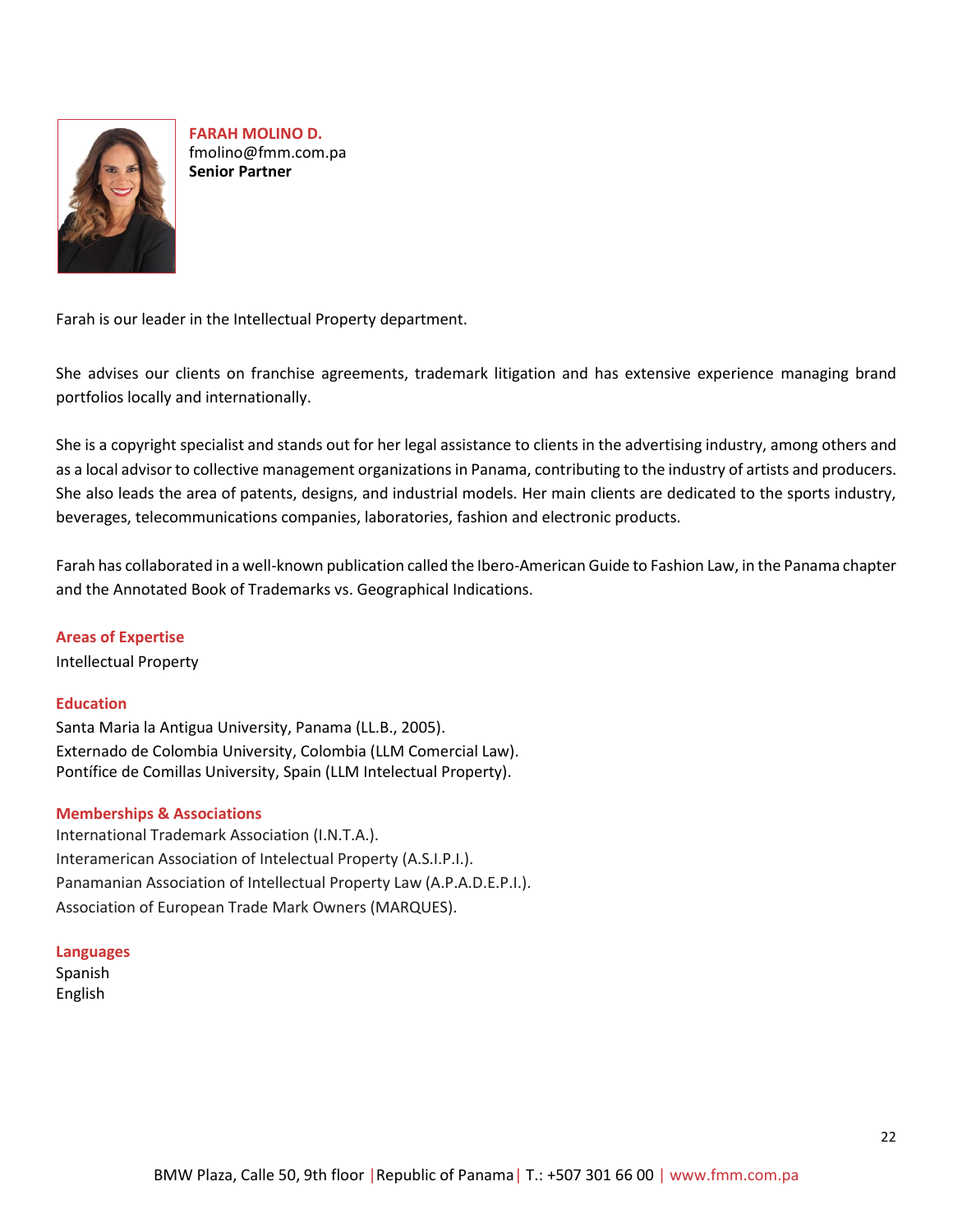

**ANA LORENA MORALES.** amorales@fmm.com.pa **Principal Partner**

Ana Lorena is a partner in our Public Contracting Department, where she advises public procurement, energy and telecommunication, and administrative and regulatory work. She specializes in clients with government contracts and those with licenses or concessions for regulated activities.

Ana Lorena is active in all legal matters related to corporate law, due diligence process, mergers, and acquisitions.

She is also the head of the Shipping practice area, providing a wide range of legal services in connection with vessels and mortgage registrations, and ship financing transactions.

Ana Lorena has advised clients in various industries, such as construction, telecommunications, energy, public transport, advertising, and the media sector. In public procurement or concessions, she has advised contractors and dealers who have been awarded the most important projects of recent governments.

**Areas of Expertise** Energy and Natural Resources Government Contracts & Procurements Project Finance Shipping

### **Education**

Santa Maria la Antigua University, Panama (LL.B., 1997). Santa Maria la Antigua University, Panama (LL.M., in Commercial Law). Advanced Technical degree in Financial Administration, Center of Higher Studies in Administration, Panamanian Association of Business Executive (A.P.E.D.E. as per acronym in Spanish), (2002). International Institute of Legal Project Management's, Australia (Legal Project Practitioner, 2021)

#### **Memberships & Associations**

Association of Directors of Panama (ADP) Word Compliance Association

#### **Languages**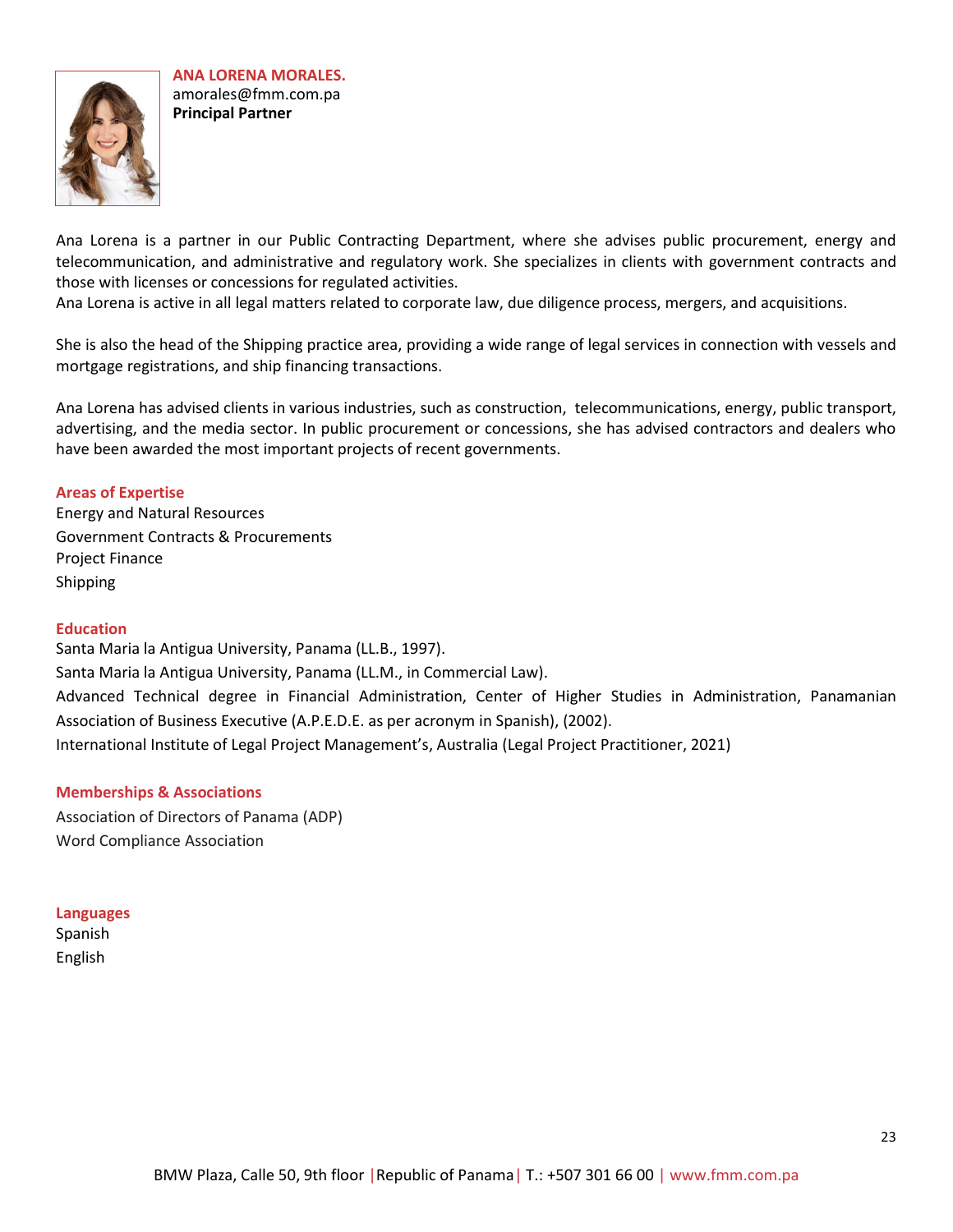

**TATIANA ABADIA.** tabadia@fmm.com.pa **Of Counsel**

Tatiana is our leader in the Banking, Finance, and Capital Markets department. A lawyer with more than 15 years of experience in Corporate and Commercial Law, she has focused her practice on Banking and Finance, Securities, and Capital Markets. He mainly advises local and international clients in national and cross-border financial transactions and local financial entities in regulatory, governance, and compliance matters.

During his experience, he has offered services in various industrial sectors in matters related to cross-border financing, debt restructuring, secured and unsecured syndicated corporate loans, acquisition financing, public and private offerings, structuring of guarantee trusts, structuring and registration of investment funds in Panama, among others, and Mergers and Acquisitions in the financial sector and other industries.

It mainly represents business groups, local and international banks, brokerage houses, trust companies, funds, among other companies. Tatiana supports company boards of directors in their development as high-performance teams to promote business sustainability. He has given conferences and published articles on topics related to investments in thematic bonds and the implementation of ESG criteria (environmental, social, and corporate governance) in companies to impact risk management, build trust with their groups of interest, thus favoring the profitability and long-term sustainability of the businesses. The Chambers Latin American Guide recognized her as an expert in the area of banking and finance with solid knowledge and approach for generating solutions, stating: "Tatiana is enthusiastic about the client, and she always tries to solve problems instead of simply identifying them. An excellent lawyer with a good command of the banking and financial area ".

# **Areas of Expertise**

Banking and Finance. Capital Markets. Corporate Governance and Compliance. Mergers, Acquisitions. Project Finance. Trust.

### **Education**

Santa Maria La Antigua University, Panama (LL.B., Cum Laude, 2002). Pontifical University of Comillas, Spain (Master's Degree in Financial Markets, 2004).

### **Memberships & Associations**

Association of Directors of Panama (ADP) Women in the Professions (WIP-Panama).

### **Languages**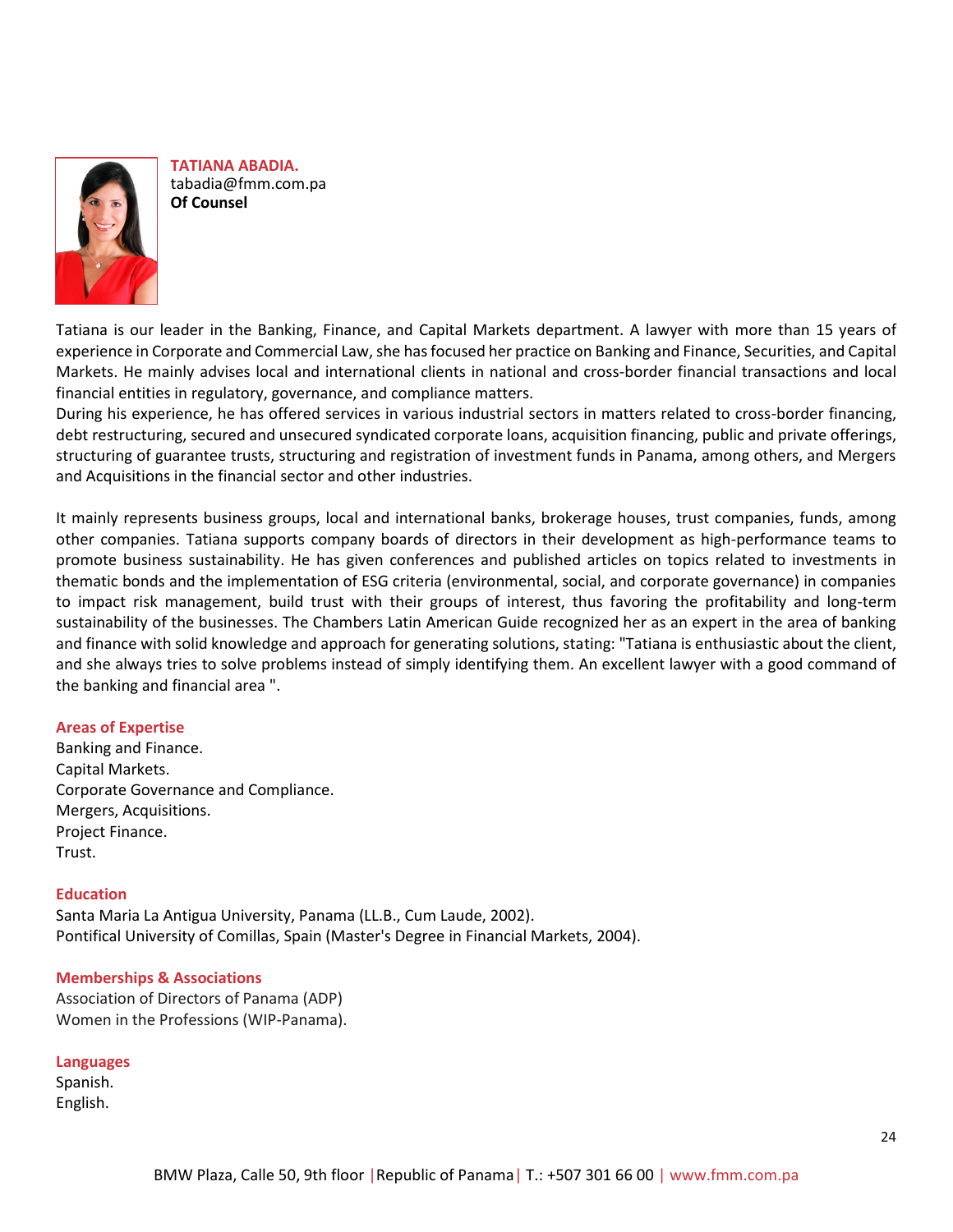

**LIZA MAYE DIAZ.** ldiaz@fmm.com.pa **Partner**

Liza Maye is a partner at FABREGA MOLINO. She focuses her practice on business and corporate law, estate planning, private interest foundations, company formation, cross-border structures design in a variety of domestic and international complex business transactions.

Her client portfolio includes well-known private companies, banking and financial entities, corporate practitioners, and private clients.

Liza has experience with transactions in several industries, including automotive, clean energy, health care, investment management, life sciences, pharmaceuticals, real estate, and technology.

### **Areas of Expertise**

Corporate Estate Planning and Private Client

### **Education**

Latin American University of Sciences and Technology, Panama (LL.B., 2005). The Interamerican University of Panama, Panama (L.L.M. Business Law, 2007).

### **Languages**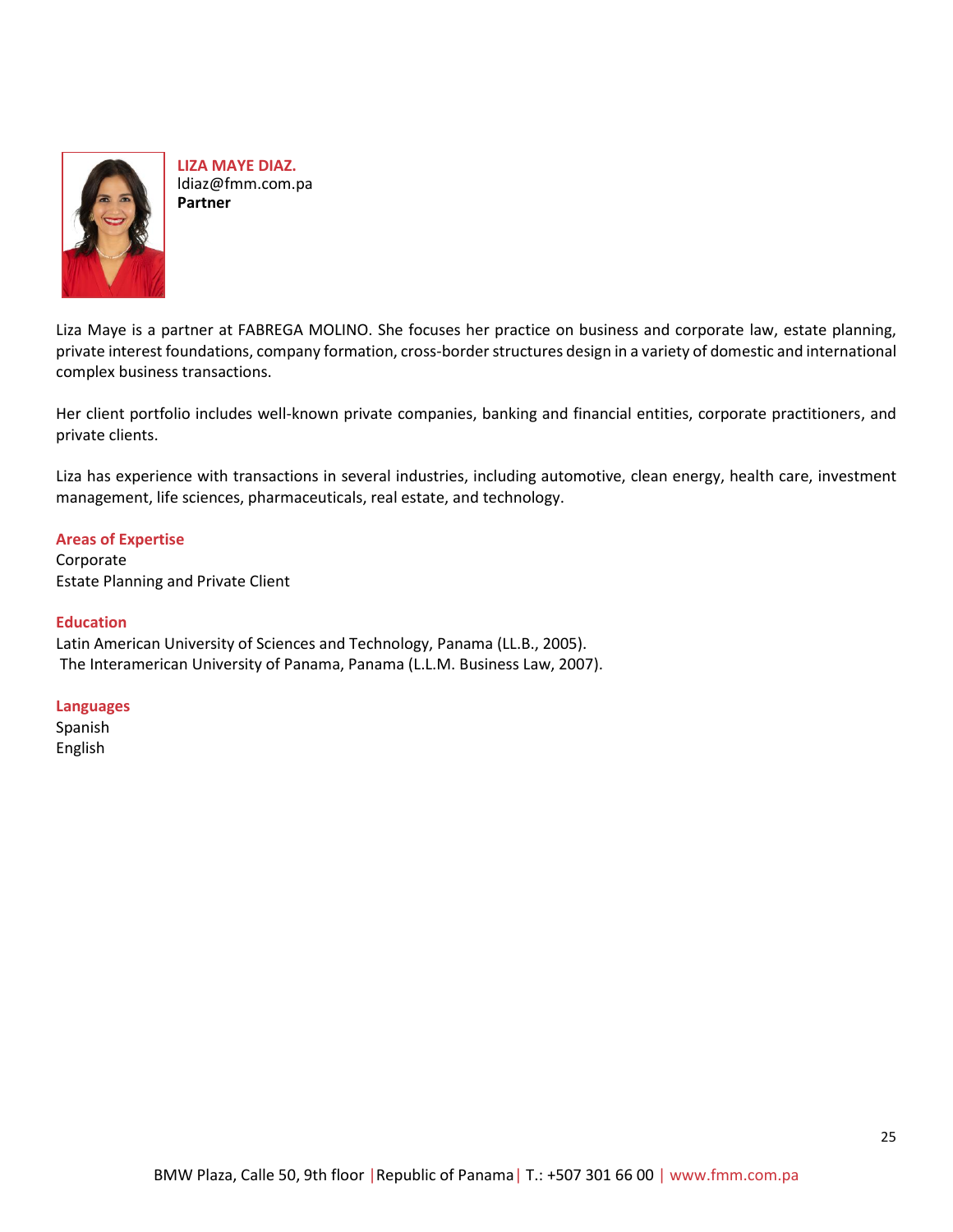

**MIGUEL URRIOLA M.** murriola@fmm.com.pa **Partner**

Miguel E. Urriola M. is a partner in FABREGA MOLINO and head of the Labor department of the Firm. He has more than twenty years of professional experience, focusing his practice in litigation, commercial, and labour cases, as well as in those concerning asset recovery.

Miguel has particular expertise in dealing with complex strategic and reorganizational issues, trade union rights, consultation on redundancies and business transfers, industrial action, balloting, and collective labor law generally. Since 2005, he has participated as an arbitrator in several arbitration proceedings at the Conciliation and Arbitration Centre of Panama.

Miguel has conducted complex and high-profile employment tribunal claims and employment litigation. He is a distinguished negotiator of collective labour agreements in Panama.

Before FABREGA MOLINO, he was a partner of a prestigious law firm in Panama for sixteen years, representing local and international clients including multinational companies, family groups amongst others, in commercial, intellectual property, labour, and consumer protection disputes, both in Civil Courts as well as in Commercial Courts. He has been distinguished by prestigious international publications and directories such as Chambers Global, Chambers Latin America, and Who's Who Legal in the area of dispute resolution and asset recovery.

# **Areas of expertise**

Labour & Employment Antitrust & Competition Law Arbitration & Litigation

### **Education**

The University of Panama, Panama (LL.B., 1994). University of Science and Technology of Latin America, Panama (LL.M Corporative Law, 1999). Las Americas University, Panama. (Diploma in Panamanian Labor Law and Collective agreements Negotiations, 2005). Santa Maria la Antigua University, Panama (LL.M., Labor Law, in course).

### **Languages**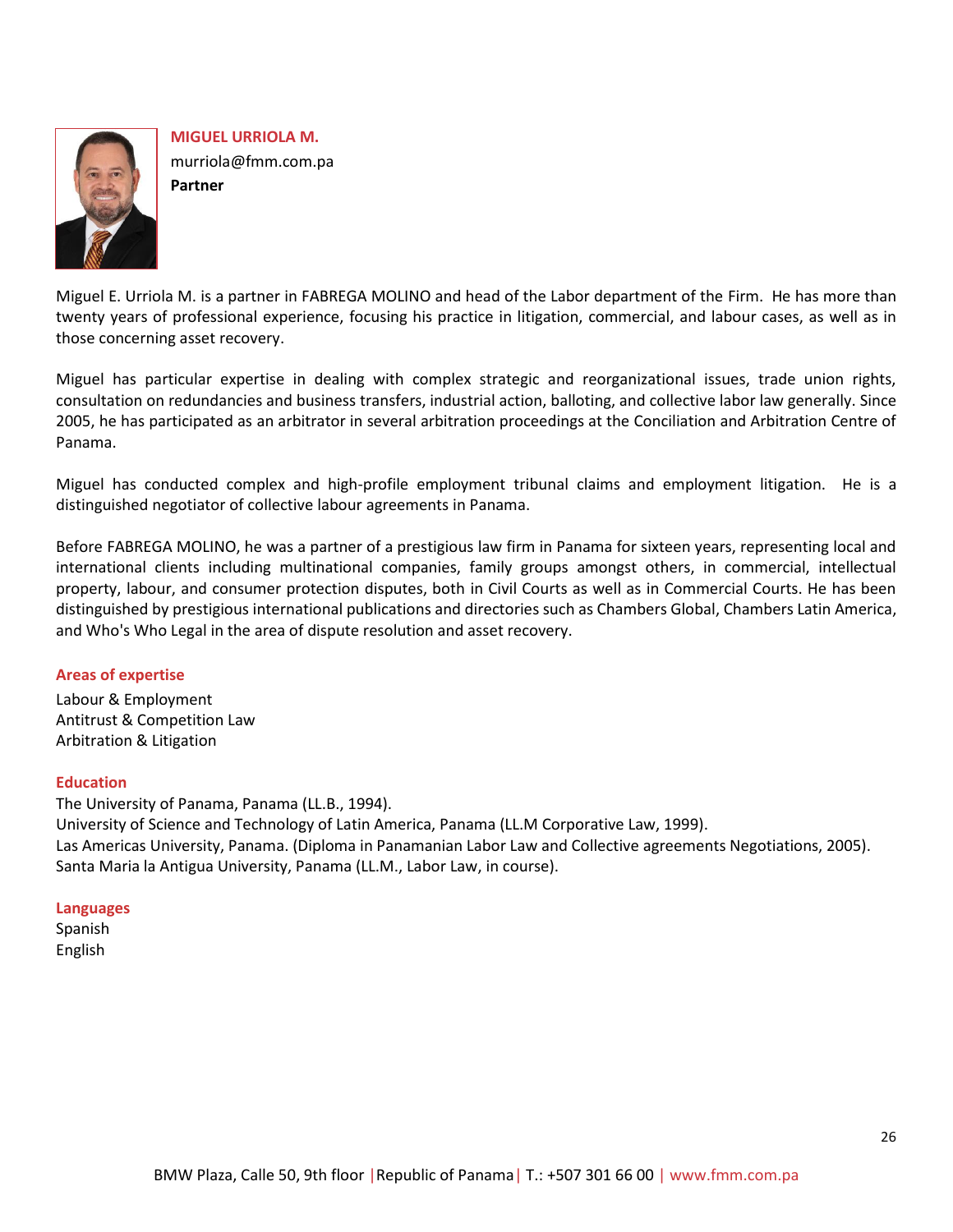

**CARLOS MOLINO DIEZ** cmolino@fmm.com.pa **Partner**

Carlos Molino is a partner in FABREGA MOLINO and head of the Immigration Department of the Firm. He also focuses on the Corporate Department, specializing in his practice in business and corporate law, estate planning, and private interest foundation. Carlos's experience concentrates advising companies in matters related to Immigration, Labor & Employment Law, including work and residence permits, visas, and citizenship applications, as well as advising multinational corporations with such processes when establishing in Panama by Special Tax Regimes. He frequently counsels local and international corporations in complex matters such as group restructurings, asset protection, and management and private equity. Mr. Molino has participated as a speaker in several local and international workshops, such as the Annual Congress of A.I.J.A. 2013 in Buenos Aires; the A.I.J.A. 2014 in Toronto, Canada at the panel of Miscellaneous Short Term Immigration Categories of the Business travel and short-term mobility; the I.B.A. Tax conference 2017 in Buenos Aires and has lectured multiple conferences for Colombian students about the Immigration and Corporate Law in Panama organized by the "Camara de Comercio e Industrias Colombo Panameña."

### **Area of expertise**

Corporate Estate Planning & Private Client Immigration Labor & Employment Special Tax Regimes

### **Education**

Santa Maria la Antigua University, Panama (LL.B., 2010). The University of Bradford, England (LL.M. in International Business Law, 2014).

### **Memberships & Associations**

International Association of Young Lawyers (A.I.J.A.), Panama National Representative. International Bar Association (I.B.A.), Panama National Reporter for the Tax Committee.

### **Languages**

Spanish (Authorized Public Translator) English (Authorized Public Translator)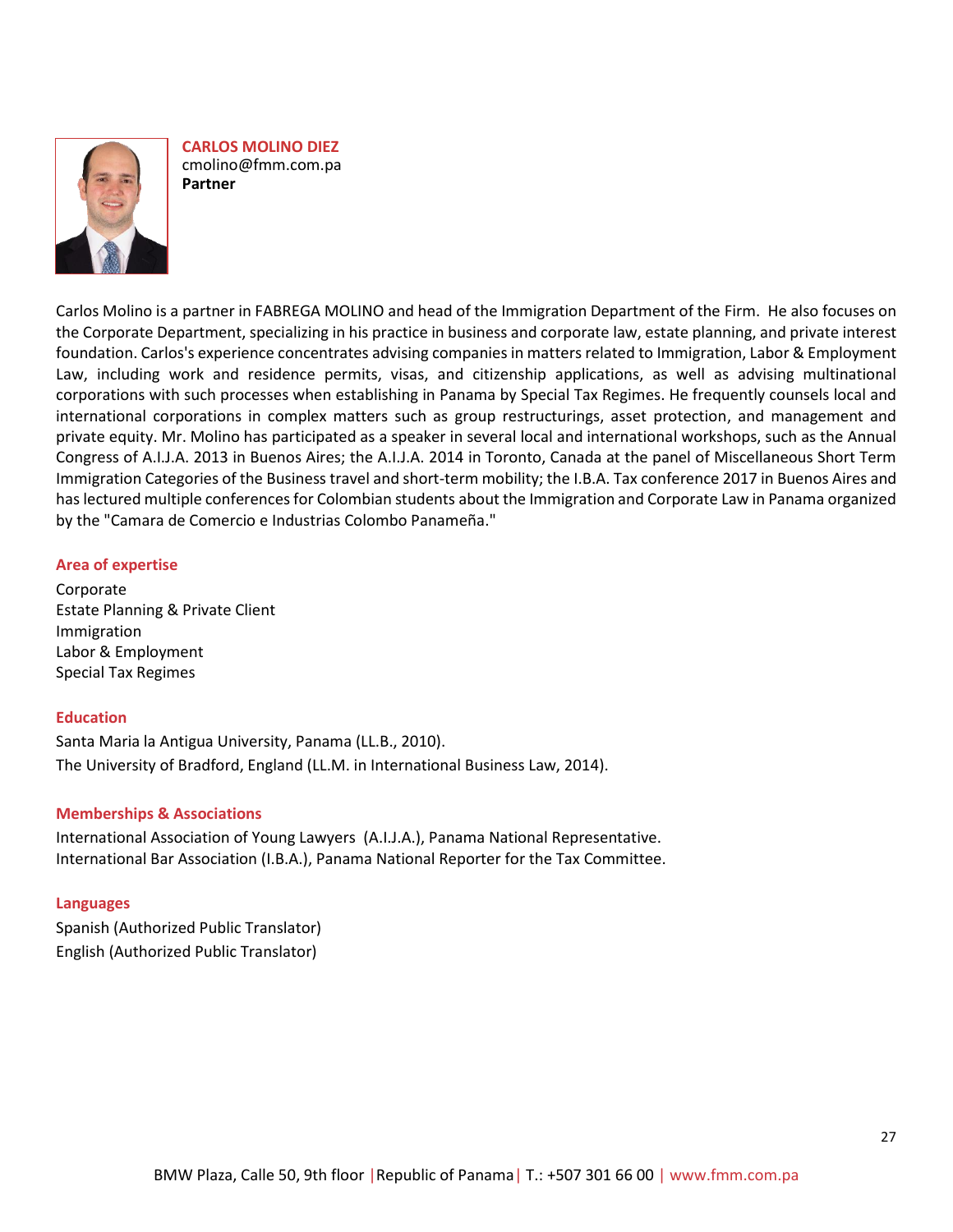

**LOURDES BISHOP** lbishop@fmm.com.pa **Senior Associate** 

Lourdes Bishop is a Senior Associate at FABREGA MOLINO. Her practices focus on the provision of assistance and guidance seeking to resolve labor matters and situations in companies having special tax regimes, as well as local and multinational companies.

She is a regarded labor and employment law specialist with over ten years of experience handling high profile cases and providing strategic employment advice on a national and international basis. During her practice, she has advised several companies, representing clients before the Public Administration Authorities in Labor matters such as the Ministry of Labor and the Labor Courts. She also provides information on the rights and duties of employers and employees to prevent future conflicts in the employee-employer relationship.

Lourdes assists companies in obtaining a Regional Offices of Multinational Corporation's license (S.E.M.). She has lectured conferences on administrative matters to public officials in the interior of the Republic, conventions on labor and immigration rights to students of the University of La Sabana of Bogotá. Lourdes is a Member of the Social Responsibility Committee of FABREGA MOLINO by which renders Pro Bono legal services in favor of foundations and non-profit associations focused on children.

# **Areas of Expertise**

Immigration Labor and Employment Special Tax Regimes

### **Education**

The University of Panama, Panama (LL.B., 2001). The University of Louisville, Panama (Master Administration and Entrepreneurship, 2004). Interamerican University, Panama (Diploma in Labor Law (2010). Columbus University. Master of Higher Education, in course.

# **Publications**

The legal regime of The Visas of Immigrants for Foreigners that work in Panama. Keys to potentiate and use the maximum benefits that offer to have an S.E.M. License. Labor and Employment, Aspects of Corporate Transaction.

### **Memberships & Associations**

Women In the Profession- Panama Chapter. Panama Bar Association.

# **Languages**

Spanish (Authorized Public Translator) English (Authorized Public Translator)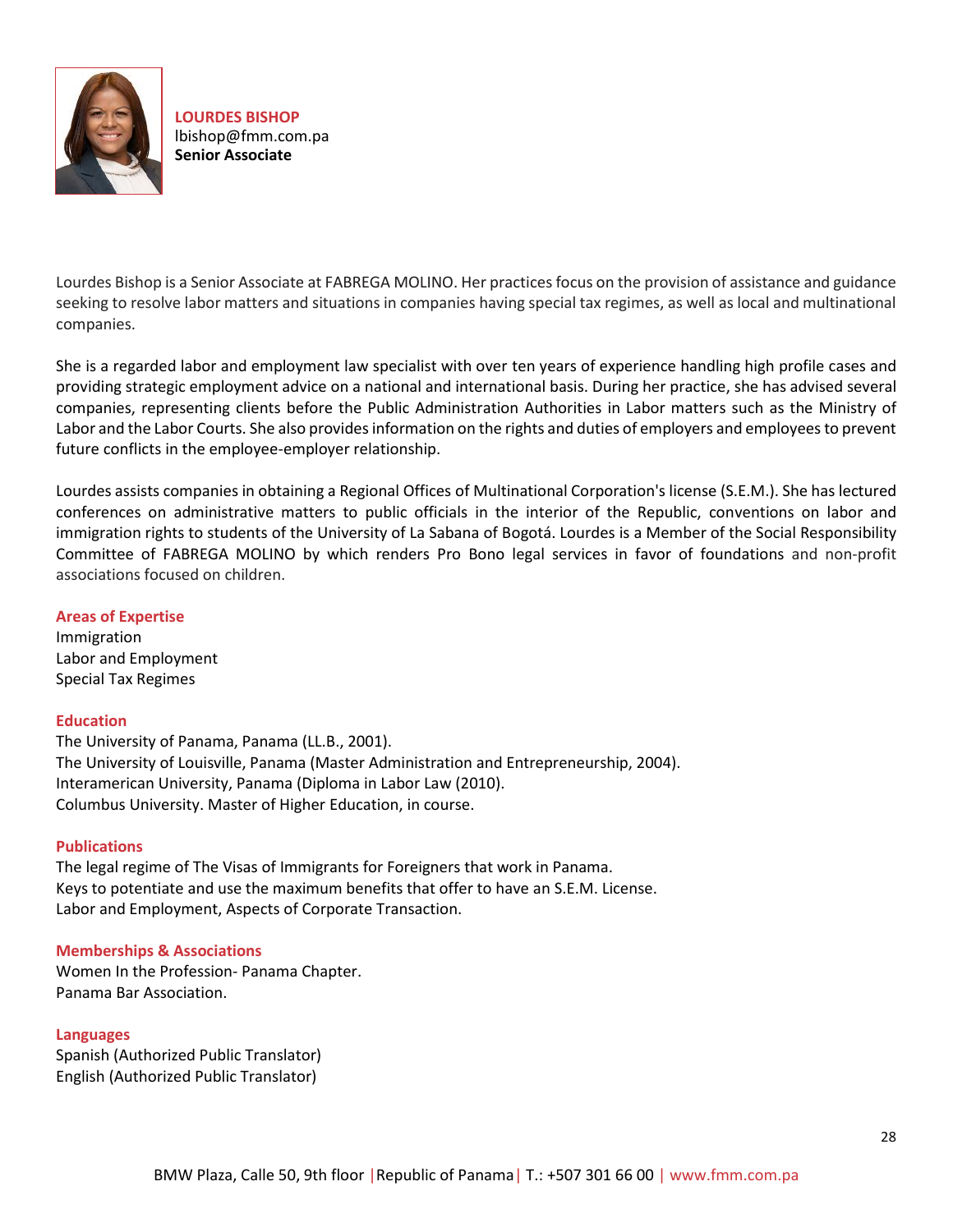

**JOSE ANTONIO SIERRA.** jsierra@fmm.com.pa **Senior Associate**

José Antonio Sierra is a Senior Associate at FABREGA MOLINO. His practice concentrates on Real Estate, Governmental Regulatory Permits, Hospitality & Leisure, Healthcare & Life Science, Media, and Technology. José Antonio has extensive experience in corporate real estate matters, and he regularly advises clients on property investment and co-investment through complex cross-border structures.

He has advised institutional investors, owners, and developers in sophisticated transactions involving industrial, office, hotel, special export trade zones, and multi-family residential properties.

Mr. Sierra has experience with transactions in several industries, including automotive, biotechnology, chemicals, clean energy, government contracts, health care, investment management, life sciences, pharmaceuticals, real estate, and technology.

Besides, he has served as Vice-Minister of Justice and Inland Government on several occasions, as well as serving as a liaison between Panama and the United States for the exchange of information on money laundering crimes. He also was the Legal Advisor of the Ministry of Commerce and Industry (1990 – 1991; Head of the Legal Department of the Ministry of Government and Justice (1992 – 1993); Legal Counselor to the Minister of Finance and Economy (1997 – 1999). Prior FABREGA MOLINO, he has practiced law at a local firm (1993-1996) as well as in-house corporate law specialist for a wellknown multinational firm with diversified real estate holdings and international trade interest (1999-2008).

# **Areas of Expertise**

[Energy & Natural Resources](http://dev.webstudiopanama.com/fabrega/energy-natural-resources/) Environmental Government Contracts & Procurements Healthcare & Life Science Hospitality & Leisure Real Estate

# **Publications**

"Political Rights of the Constitution of the Republic of Panama."

### **Education**

Santa Maria La Antigua University, Panama (LL.B., 1991).

### **Languages**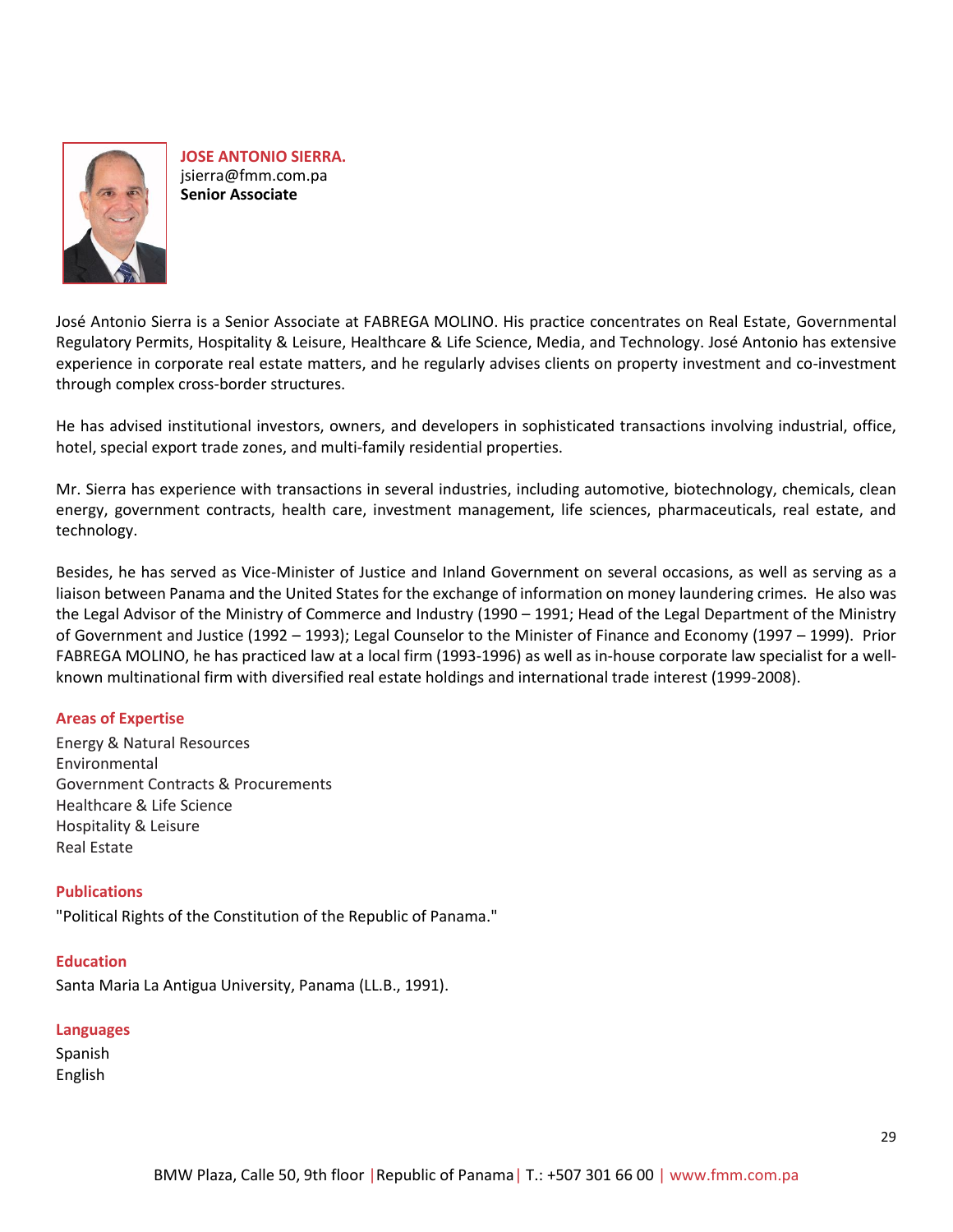

**DENISSE CORREA.**  dcorrea@fmm.com.pa **Senior Associate**

Denise Correa is a senior associate at FABREGA MOLINO with more than 12 years of experience. Her practice focuses on advising, structuring, drafting and reviewing agreements, offering a full point of view of the transactions assuring the client to avoid contractual risks and make decisions based on the applicable law and customary local practices.

Within the departments of Banking and Finance, Administrative and Regulatory Law, and Data Protection, I offer various types of consulting services to different local and international clients from multiple industries, such as banking, construction, infrastructure, distribution, real estate, and trust companies.

Denisse has advised clients in various industries, such as the banking, construction, infrastructure, among others in complex matters related to contract structures and documents financing.

Denisse regularly provides training to some of our bank clients on contracts and credit documentation. Denise is a probusiness and confident lawyer who loves helping her clients to meet their goals from a legal perspective as a commercial partner.

# **Areas of Expertise**

Banking & Finance Cybersecurity & Data Protection Real Estate

# **Education**

The University of Panama, Panama (LL.B., 2008).

**Memberships & Associations** Women In the Profession Panama (W.I.P. Panama).

### **Languages**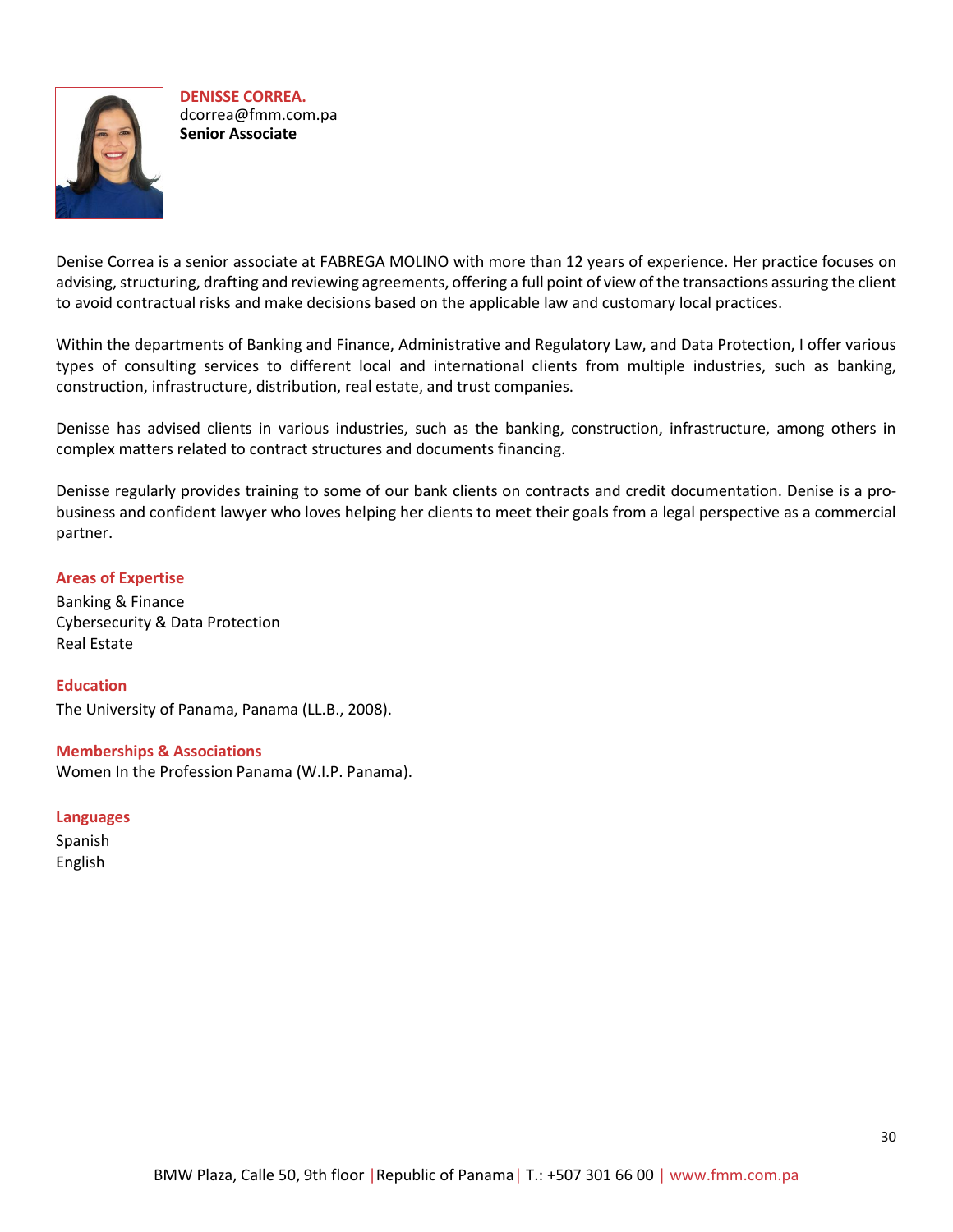

**CARLA ARRITOLA BRADVICA.** [carritola@fmm.com.pa](mailto:carritola@fmm.com.pa) **Senior Associate**

Carla Arritola is a senior associate in the litigation and arbitration department at FABREGA MOLINO. Her practice focuses on complex civil and commercial litigation, including family disputes, antitrust, trade secrets, consumer fraud, and intellectual property.

Carla advises clients on issues related to the transfer of shares by a succession of Panamanian corporations and crossborder equity structures.

Before federal and state courts, Carla Arritola has advised clients (individuals and companies) from different industries related to civil and commercial litigation issues. She has handled cases in many matters, including antitrust, contracts, class actions, fraud, mass lawsuits, mergers and acquisitions, product liability, securities, and unfair business practices. In addition, she is in charge of the aviation practice area, assisting corporate and private clients related to aviation transactions, aviation regulation and certification, and aviation litigation.

# **Areas of expertise**

Aerospace [& Aviation](http://dev.webstudiopanama.com/fabrega/aviation/) [Arbitration & Litigation](http://dev.webstudiopanama.com/fabrega/arbitration-litigation/) Government Contracts & Procurements Intellectual Property

### **Education**

Universidad Latina of Panama, Republic of Panama (LL.B., 2014). Universidad Latina of Panama, Republic of Panama (LL.M in Procedural Law with an emphasis in Principles of the Due Process and Judicial Protection., 2018). Austral University, Buenos Aires (Diploma in Civil Procedural Law and Oral Litigation 2021)

### **Memberships & Associations**

Women in The Profession Panama (W.I.P. Panama).

#### **Languages** Spanish

English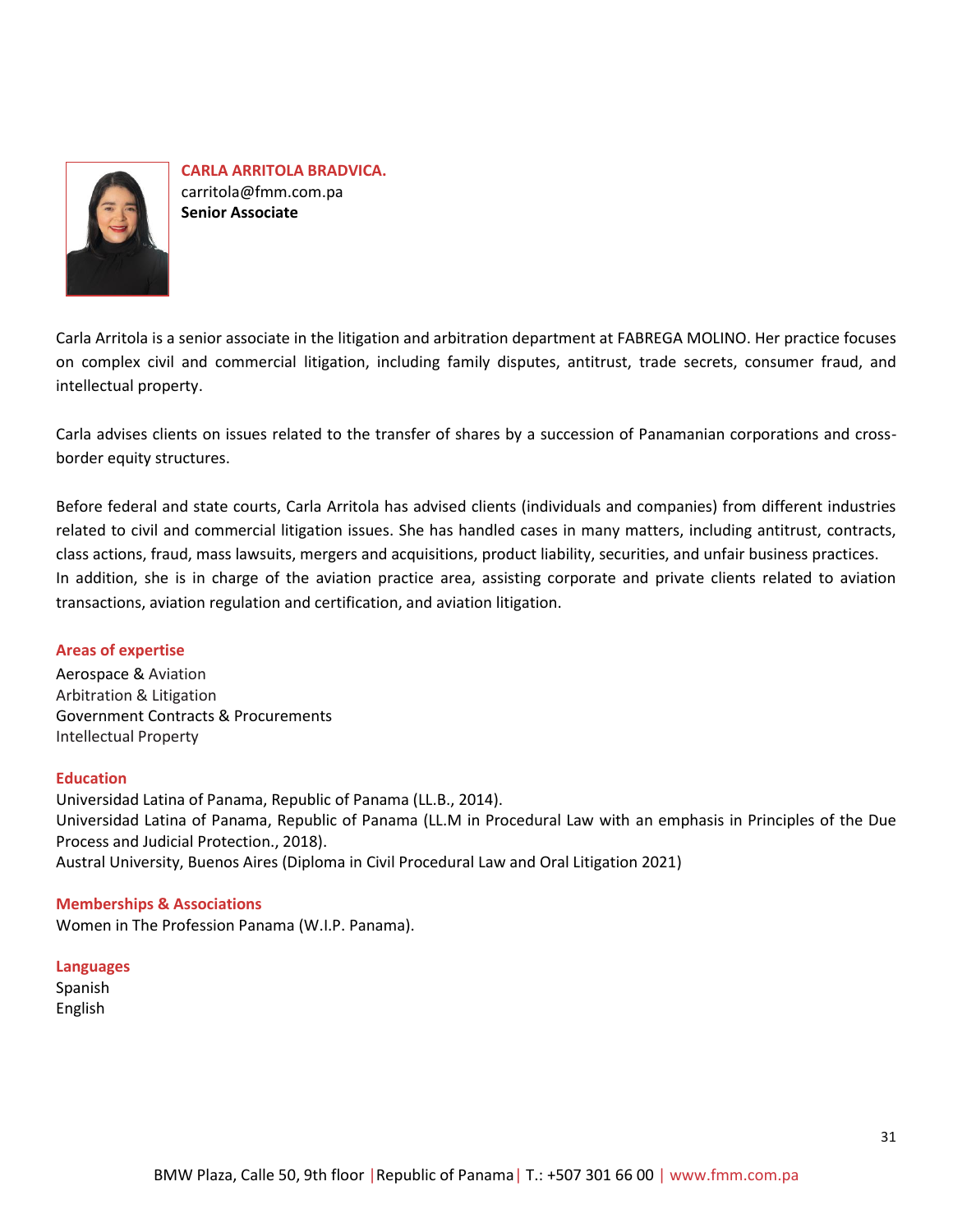

**LEIB FRIEDMAN VELARDE.** lfriedman@fmm.com.pa **Associate**

Leib Friedman is a litigation associate in Fabrega Molino who works on a wide range of complex judicial and administrative disputes.

Leib represents clients in judicial and administrative proceedings across a broad array of industries in matters involving class actions, contract disputes, fraud, and securities. Leib's experience also includes representing clients before multiple government regulators in investigations concerning anti-money laundering and foreign asset control.

# **Areas of Expertise**

Arbitration & Litigation Government Contracts & Procurements

### **Education**

Santa María La Antigua University, Panama (LL.B., 2013). International Harvard Association Cultivating Inter-American Democracy (H.A.C.I.A.D.) Mexico 2009. Instituto Superior en Derecho y Economía (ISDE), Spain. (LL.M Litigation, 2017).

### **Languages**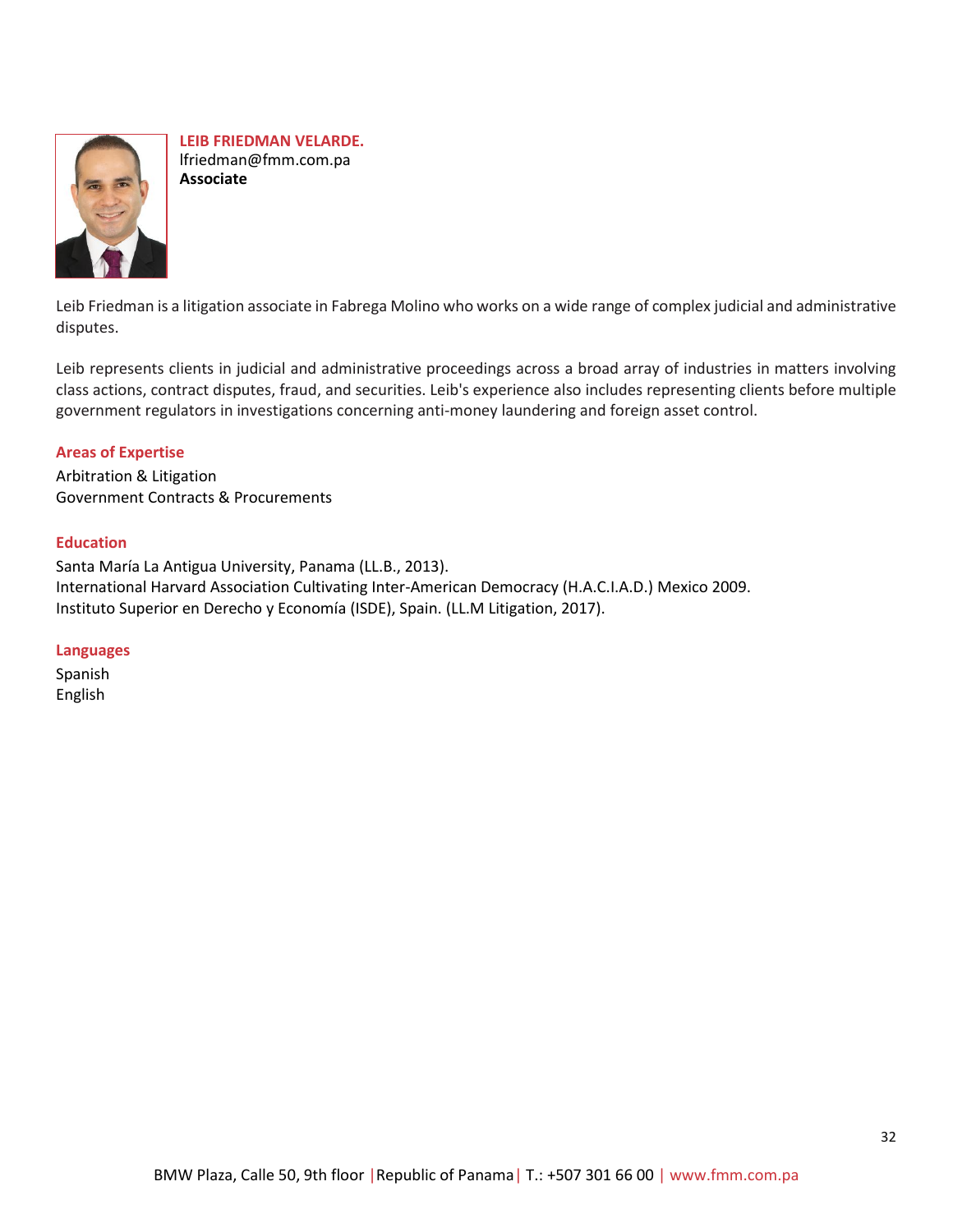

**PABLO MARTINELLI** pmaertinelli@fmm.com.pa **Associate**

Pablo E. Martinelli M. is an associate of the Firm, and his practice focuses on Capital Markets, Banking, Finance, and Mergers and Acquisitions.

Pablo has represented public and private companies in complex cross-border transactions, advising clients on debt restructurings and securities issuances and assisting clients in acquisitions of companies in the distribution, franchise, and retail sectors. And wholesale, retail, telecommunications, and even the educational sector and companies located in the Free Zones of Panama.

His experience in the practice of Capital Markets has focused on legal advice to various issuers in the issuance of debt and capital at the national market (Superintendency of the Stock Market of Panama) and the international market (New York Stock Exchange ).

Within his practice in Banking and Project Financing, he has stood out in advising companies within the financial sector and debtors in debt restructuring and project financing and transactions related to the acquisition of companies.

# **Practice areas**

Merges and Acquisitions Project Finance Banking and finance

# **Education**

Santa María la Antigua University, Panama (LL.B., 2016). (Cum laude). The University of Virginia, School of Law, Charlottesville, Virginia, U.S.A. (LL.M., 2017). Instituto de Empresas (IE), Business School, Master in Administration, Madrid, Spain (M.I.M, 2018).

# **Languages**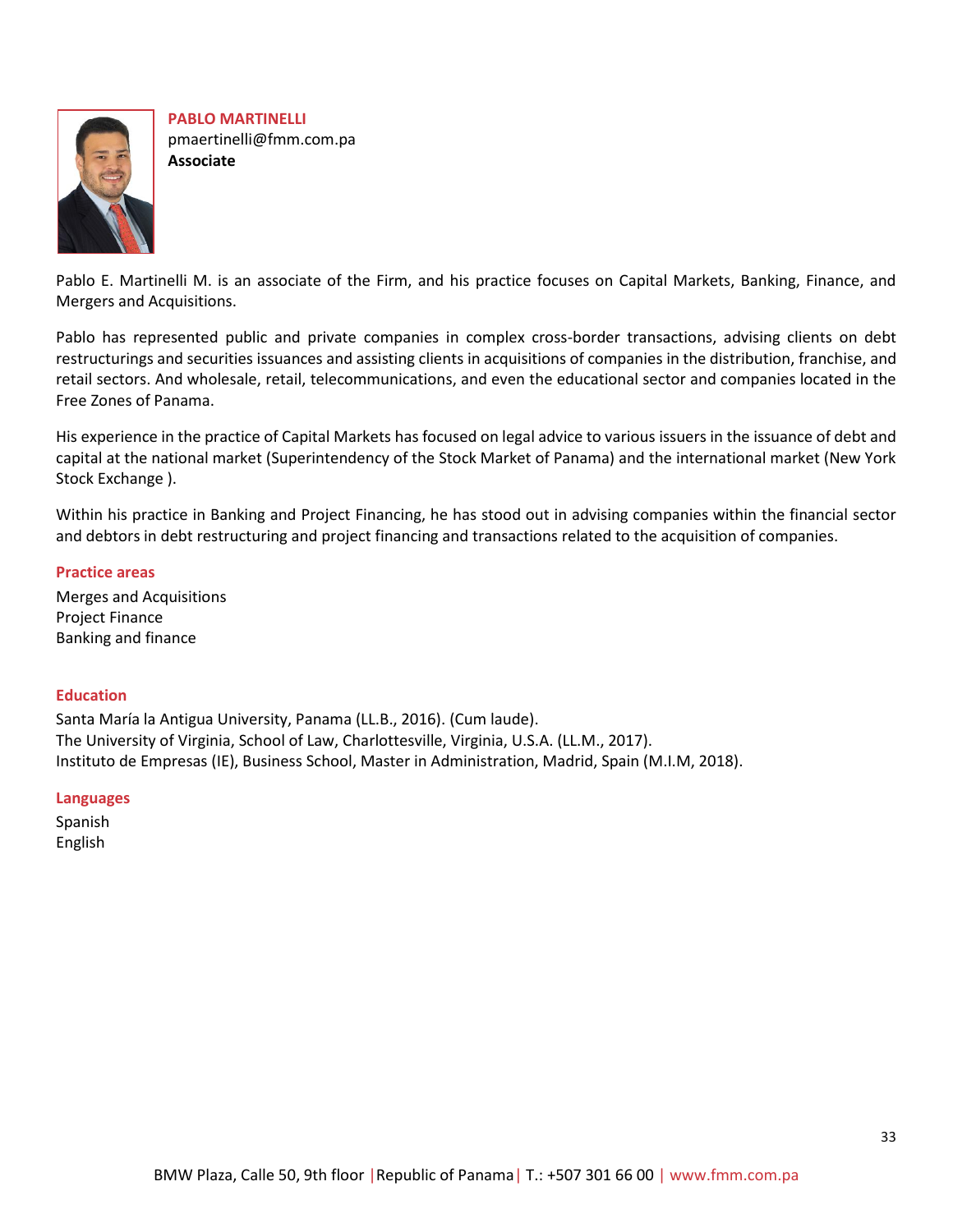

**JOSÉ AGUSTIN PRECIADO PEREZ. josepreciado@fmm.com.pa Associate**

Mr. Preciado has been a member of the Firm since 2015. His practice is focused on corporate and commercial transactions, mergers and acquisitions, aviation, and project financing.

Mr. Preciado's experience focuses on the corporate side of the law as well as mediation and negotiation. He has participated in local and cross-border transactions in industries such as telecommunications, banking, real estate, and retail commerce.

# **Areas of Expertise**

[Blockchain and Cryptocurrencies](https://fmm.com.pa/blockchain-and-cryptocurrencies/) Corporate Mergers and Acquisitions Aerospace & Aviation

### **Education**

Universidad Santa María La Antigua, Panama (LL.B., 2015) (Magna Cum Laude). University of Pennsylvania Law School, Philadelphia, U.S.A. (LL.M., 2016). Wharton School of the University of Pennsylvania, Philadelphia, U.S.A. (Business and Law Certificate, 2016).

### **Languages**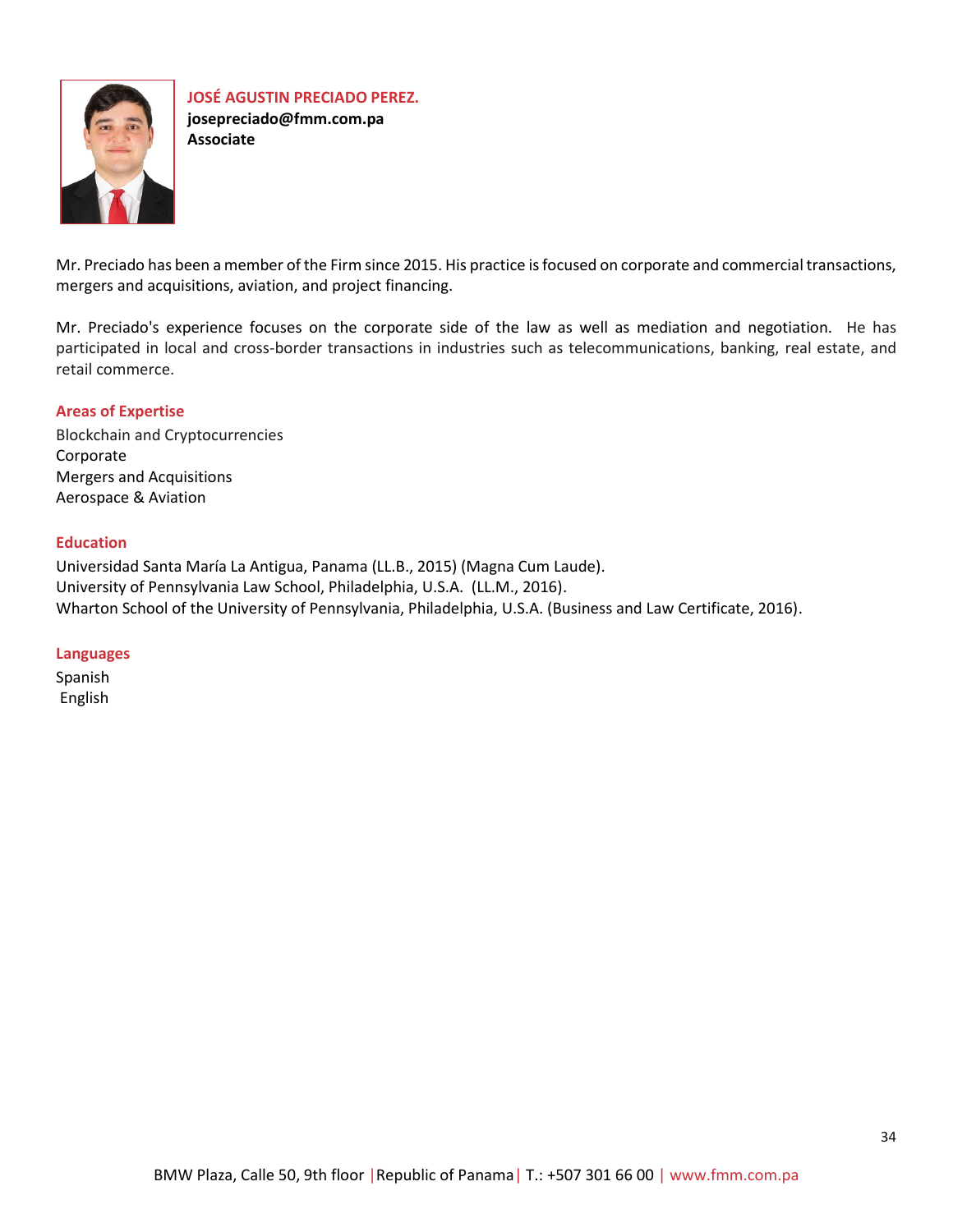<span id="page-34-0"></span>

**MARIO PRECIADO MIRO. mpreciado@fmm.com.pa Junior Associate**

Mario is an associate at FABREGA MOLINO. His practice focuses on complex business transactions and general corporate counseling.

Mario specializes in international commercial agreements and has experience in drafting a range of international commercial contracts with particular knowledge of technology, banking, distribution, and franchising.

He has extensive experience advising a broad range of organizations on data privacy matters. He works with clients in many sectors life sciences, financial services, creative industries, and automotive.

### **Areas of Expertise**

Capital Markets Cybersecurity & Data Protection Tax Telecommunications, Media & Technology

# **Education**

Stephen F. Austin State University, Texas. USA (BBA,1984). Universidad Latinoamericana de Ciencia y Tecnología, Panama. (LL.B., 2017).

### **Languages**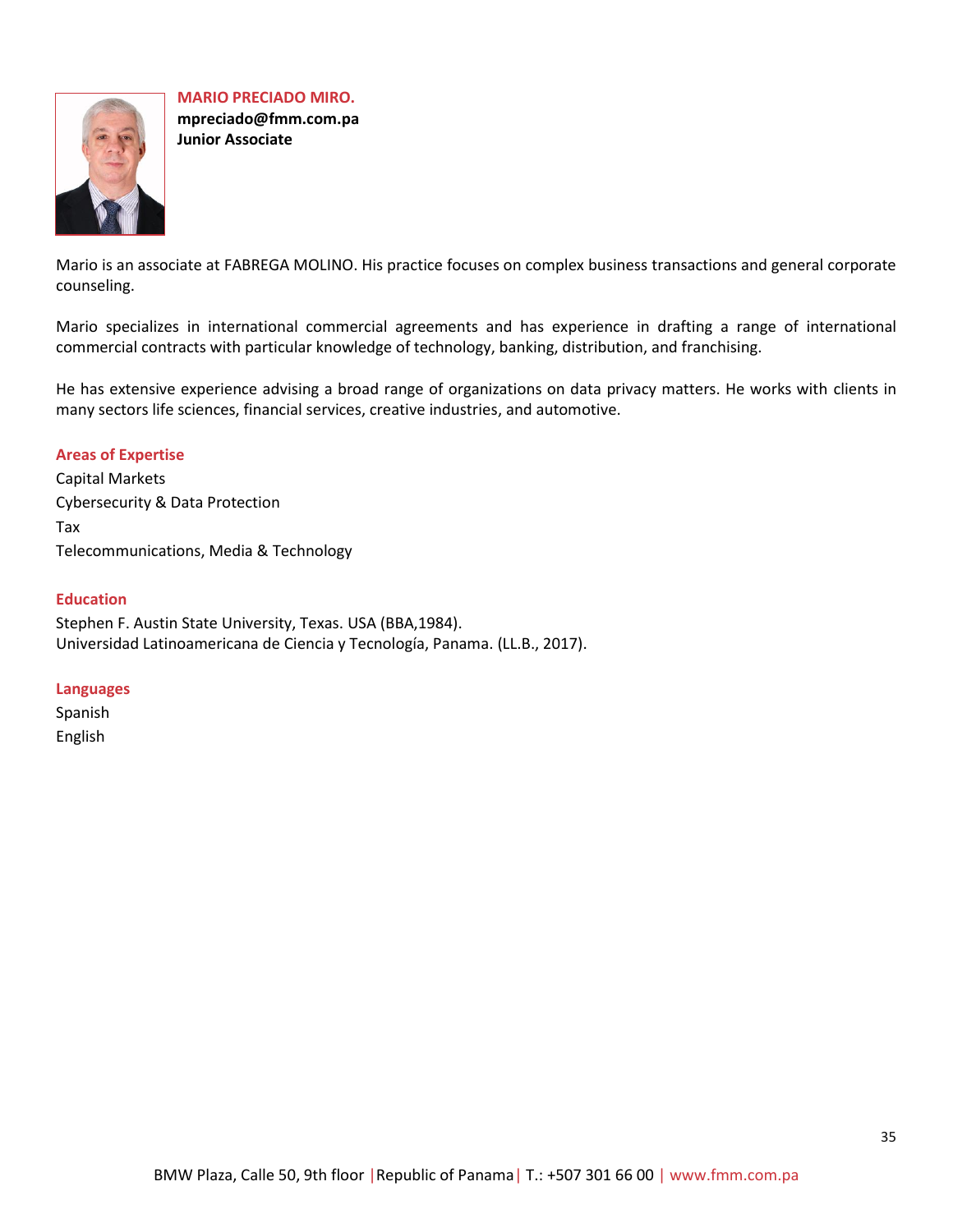

**MARÍA CECILIA MOLINA** mmolina@fmm.com.pa **Junior Associate**

Maria Cecilia started working on our law firm since 2018 as a legal assistant. Her practice focuses on the incorporation and management of corporate structures in Panama and other jurisdictions, which stands out the British Virgin Islands.

She has participated in corporate restructurings, including commercial transactions, jurisdiction changes of companies of multiples jurisdictions, and transformations of the company type, such as limited liability companies.

Additionally, Maria Cecilia has experience in estate planning and organization through Panamanian Private Interest Foundations and the drafting of Bylaws and wills for people and family groups.

María Cecilia is currently on leave for higher studies enhancing his specialized knowledge.

### **Areas of Expertise**

Corporate Estate planning and family businesses.

### **Education**

Universidad Catolica Santa Maria la Antigua, Panama (LL.B., 2020). (S*umma Cum Laude*). Certificate in Commercial Law and Mercantile Companies, Politecnico Superior de Colombia (2021) Curse "An Introduction to American Law", University of Pennsylvania Law School (2021)

### **Languages**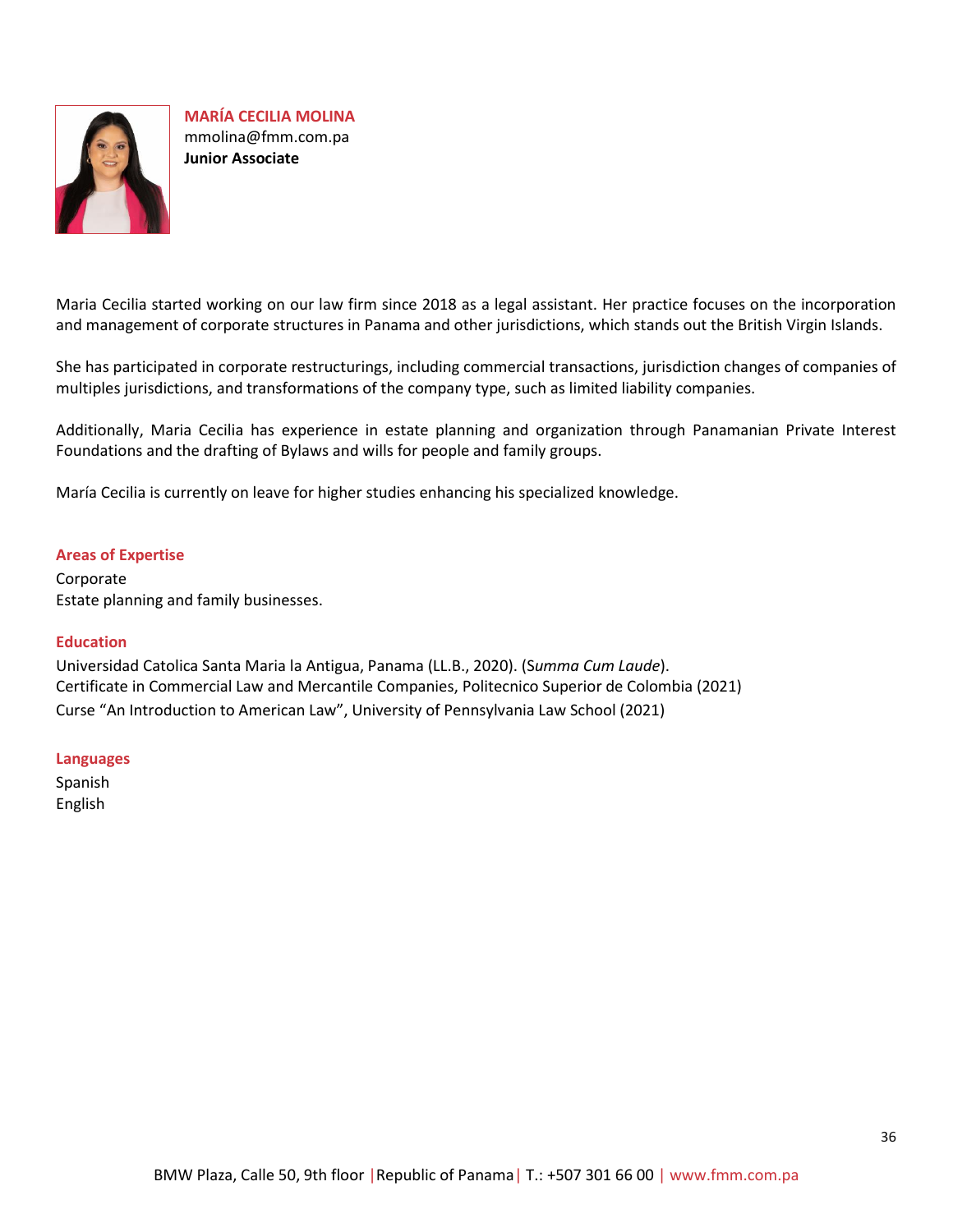

**FEDERICO MORENO ORILLAC fmoreno@fmm.com.pa Junior Associate**

Mr. Moreno has been a member of the Firm since 2015. His practice focuses on mergers and acquisitions, joint ventures, family groups, family investment offices, corporate restructuring, various commercial transactions, including financing.

Additionally, he has experience in administrative matters, including due diligence processes before a transaction, as well as the drafting and negotiation of the contracts inherent to the operation.

He has participated in local and international transactions assisting clients from various industries, with an emphasis on real estate.

Federico is currently on leave for higher studies enhancing his specialized knowledge.

# **Areas of Expertise**

Corporate. Mergers and Acquisitions. Real Estate. Estate Planning and Private Client.

# **Education**

Santa María la Antigua University, Panamá (LL.B., 2019).

# **Languages**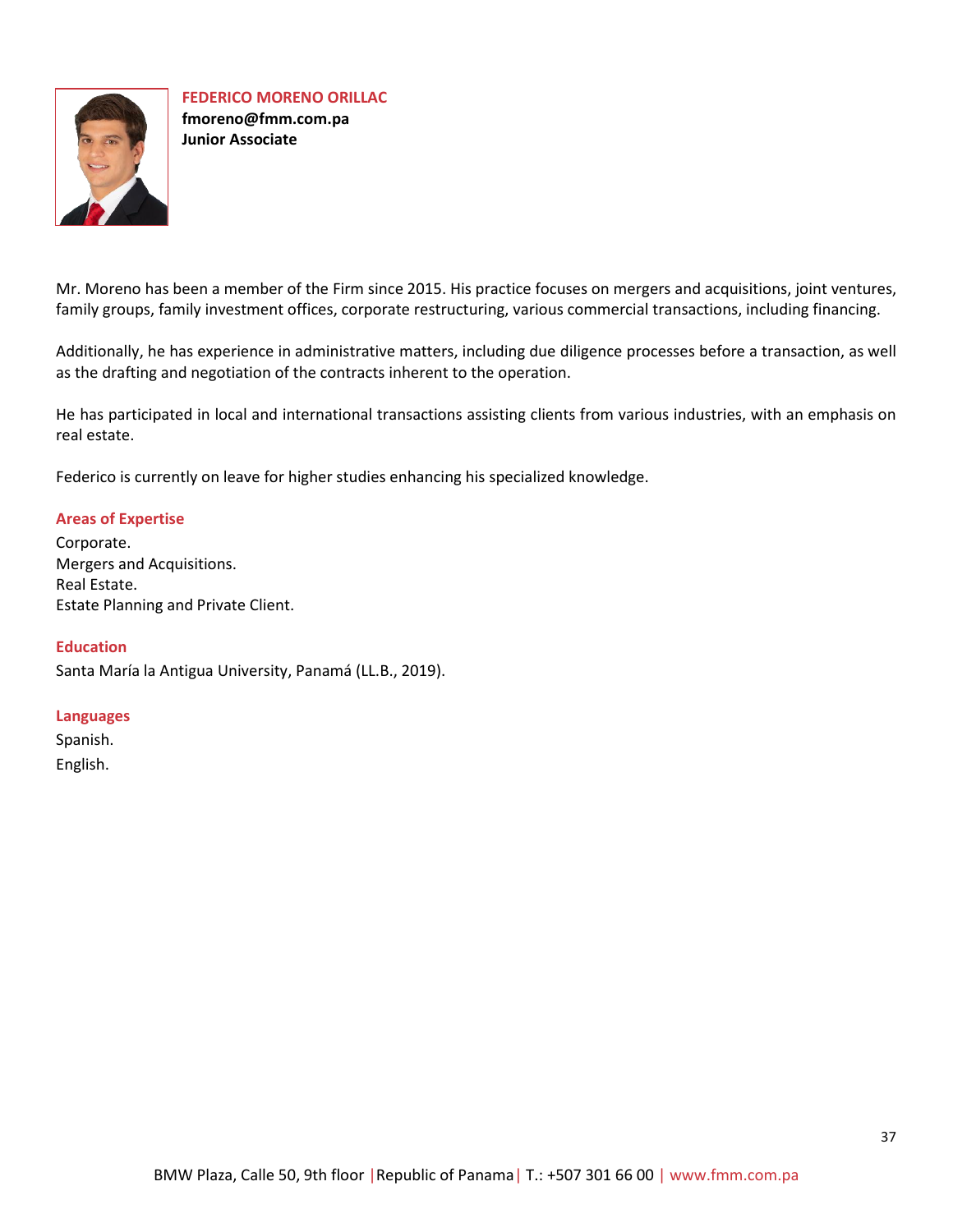

**LUIGI IOVANE DE PUY liovane@fmm.com.pa Junior Associate**

Luigi is a member of the firm since 2015 when he joined the firm as a paralegal less than a week after graduating from high school as valedictorian of his class.

During his time as a paralegal and while in Law School, Luigi worked closely with our Corporate, Labor & Employment, Intellectual Property, and Arbitration & Litigation Departments, and from time to time also handled cases from our Aerospace & Aviation, Estate Planning & Private Client, Immigration, and Mergers & Acquisitions Departments.

Luigi focuses his practice in Corporate and Estate Planning matters, as well as in local and international Arbitration.

He has experience advising local and international companies, family groups, family businesses, corporations, law firms, banks and insurance companies, in regulatory matters, particularly in challenging sanctions imposed by local authorities, with a focus in penalties related to environmental regulation and debt-related issues, as well as in general civil procedure and commercial matters, including disputes in family-owned companies, contracts, wills and probate, property, consumer protection, shipping and environmental issues.

He also advises clients in consumer protection matters, including telecommunications, automotive, aviation and logistics companies.

He can provide an efficient representation because of his experience incorporating and handling Panamanian corporations, limited liability companies, private interest foundations, drafting wills, and performing corporate due diligence processes.

Luigi is currently on leave for specialized higher studies.

### **Areas of Expertise**

Arbitration & Litigation Estate Planning & Private Client

### **Education**

Universidad Católica Santa María La Antigua, Panama (*Licenciatura en Derecho y Ciencias Políticas*, 2020) (S*umma Cum Laude*).

#### **Languages**

Spanish English French